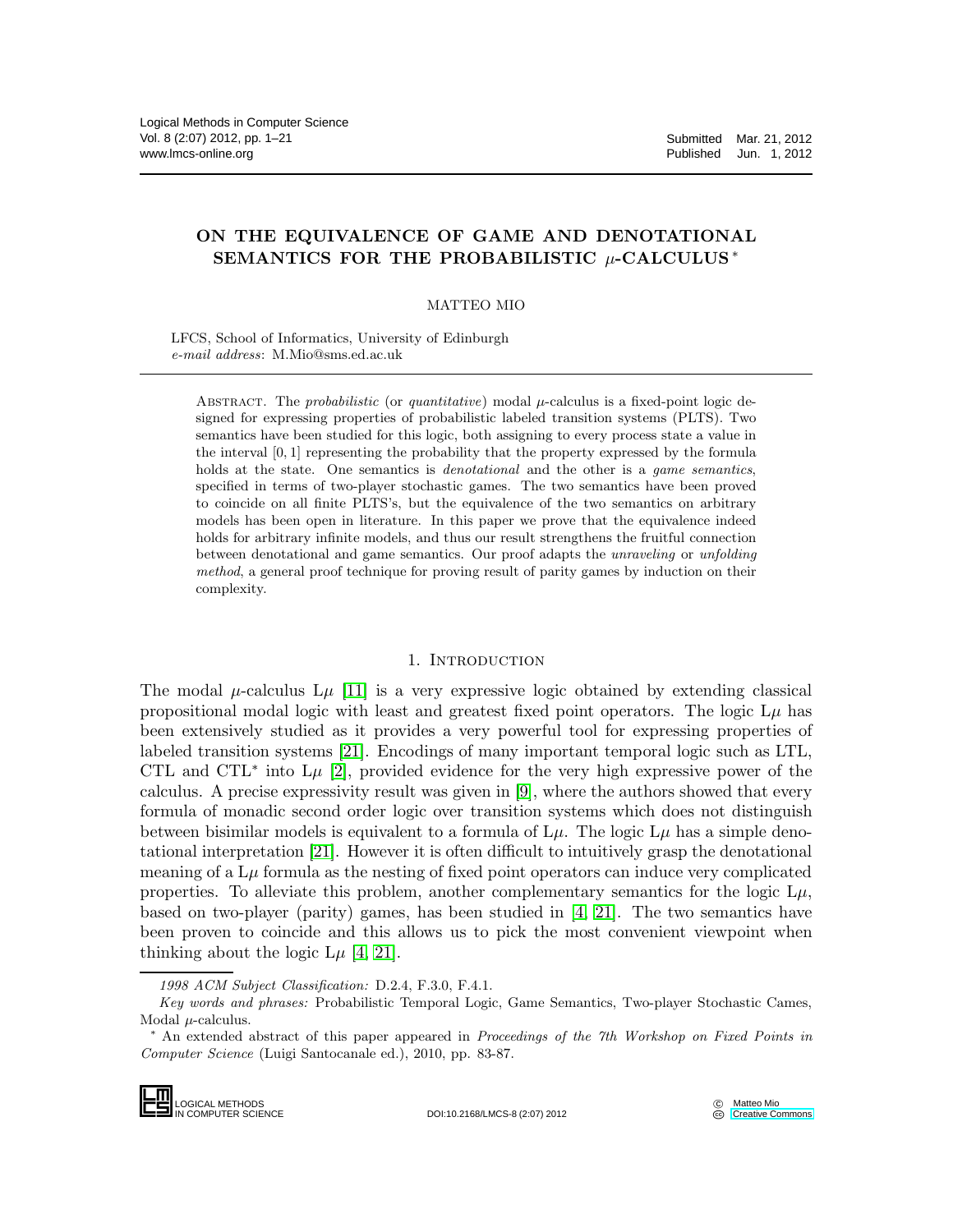In the last decade, a lot of research has focused on the study of reactive systems that exhibit some kind of probabilistic behavior, and logics for expressing their properties. Probabilistic labeled transition systems (PLTS's) [\[20\]](#page-20-4) are a natural generalization of standard LTS's to the probabilistic scenario, as they allow both non-deterministic and (countable) probabilistic choices. A state s in a PLTS can evolve by non-deterministically choosing one of the *accessible* probability distributions  $d$  (over process states) and then continuing its execution from the state s' with probability  $d(s')$ . This combination of non-deterministic choices immediately followed by probabilistic ones, allows the modeling of concurrency, non-determinism and probabilistic behaviors in a natural way. PTLS's can be visualized using graphs labeled with probabilities in a natural way [\[7,](#page-20-5) [12,](#page-20-6) [1\]](#page-19-1). For example the PLTS depicted in Figure [1](#page-1-0) models a system with two states p and q. At the state q no action can be performed. At the state  $p$  the system can evolve non-deterministically either to the state q with probability 1 (when the transition  $p \stackrel{a}{\longrightarrow} d_2$  is chosen) or to the state p with probability  $\frac{1}{3}$  and to the state q and with probability  $\frac{2}{3}$  (when the transition  $p \stackrel{a}{\longrightarrow} d_1$  is chosen).



<span id="page-1-0"></span>Figure 1: Example of PLTS

The probabilistic modal  $\mu$ -calculus pL $\mu$ , introduced in [\[18,](#page-20-7) [8,](#page-20-8) [3\]](#page-19-2), is a generalization of  $L\mu$  designed for expressing properties of PLTS's. This logic was originally named the quantitative  $\mu$ -calculus, but since other  $\mu$ -calculus-like logics, designed for expressing properties of non-probabilistic systems, have been given the same name [\[5\]](#page-20-9), we adopt the probabilistic adjective which is meant to emphasize that the models considered are PLTS's. The syntax of the logic pL $\mu$  coincides with that of the standard  $\mu$ -calculus. The denotational semantics of pL $\mu$  [\[18,](#page-20-7) [3\]](#page-19-2) generalizes that of L $\mu$  by interpreting every formula F as a map  $\llbracket F \rrbracket : P \to [0, 1],$  which assigns to each process state p a *degree of truth*. A key aspect of the denotational semantics of [\[18,](#page-20-7) [3\]](#page-19-2) is the interpretation of conjunction, defined as  $\llbracket F \wedge G \rrbracket(p) = \min\{ \llbracket F \rrbracket(p), \llbracket G \rrbracket(p) \}.$  This is not the only possible meaningful generalization of standard boolean conjunction to the real interval  $[0, 1]$ . Indeed, different interpretations for the connectives of  $pL\mu$  (including the one of [\[18,](#page-20-7) [3\]](#page-19-2)) have been proposed in [\[8\]](#page-20-8), and there is no a priori good reason to prefer one in favour of the others.

In [\[15\]](#page-20-10), the authors introduce an alternative semantics for the logic  $pL\mu$ . This semantics, given in term of two player stochastic (parity) games [\[24\]](#page-20-11), is a natural generalization of the two player (non stochastic) game semantics for the logic  $L\mu$  [\[21\]](#page-20-1). As in  $L\mu$  games, the two players play a game starting from a configuration  $\langle p, F \rangle$ , where the objective for Player 1 is to produce a path of configurations along which the outermost fixed point variable  $X$ unfolded infinitely often is bound by a greatest fixed point in  $F$ . On a configuration of the form  $\langle p, G_1 \vee G_2 \rangle$ , Player 1 chooses one of the disjuncts  $G_i$ ,  $i \in \{1, 2\}$ , by moving to the next configuration  $\langle p, G_i \rangle$ . On a configuration  $\langle p, G_1 \wedge G_2 \rangle$ , Player 2 chooses a conjunct  $G_i$  and moves to  $\langle p, G_i \rangle$ . On a configuration  $\langle p, \mu X.G \rangle$  or  $\langle p, \nu X.G \rangle$  the game evolves to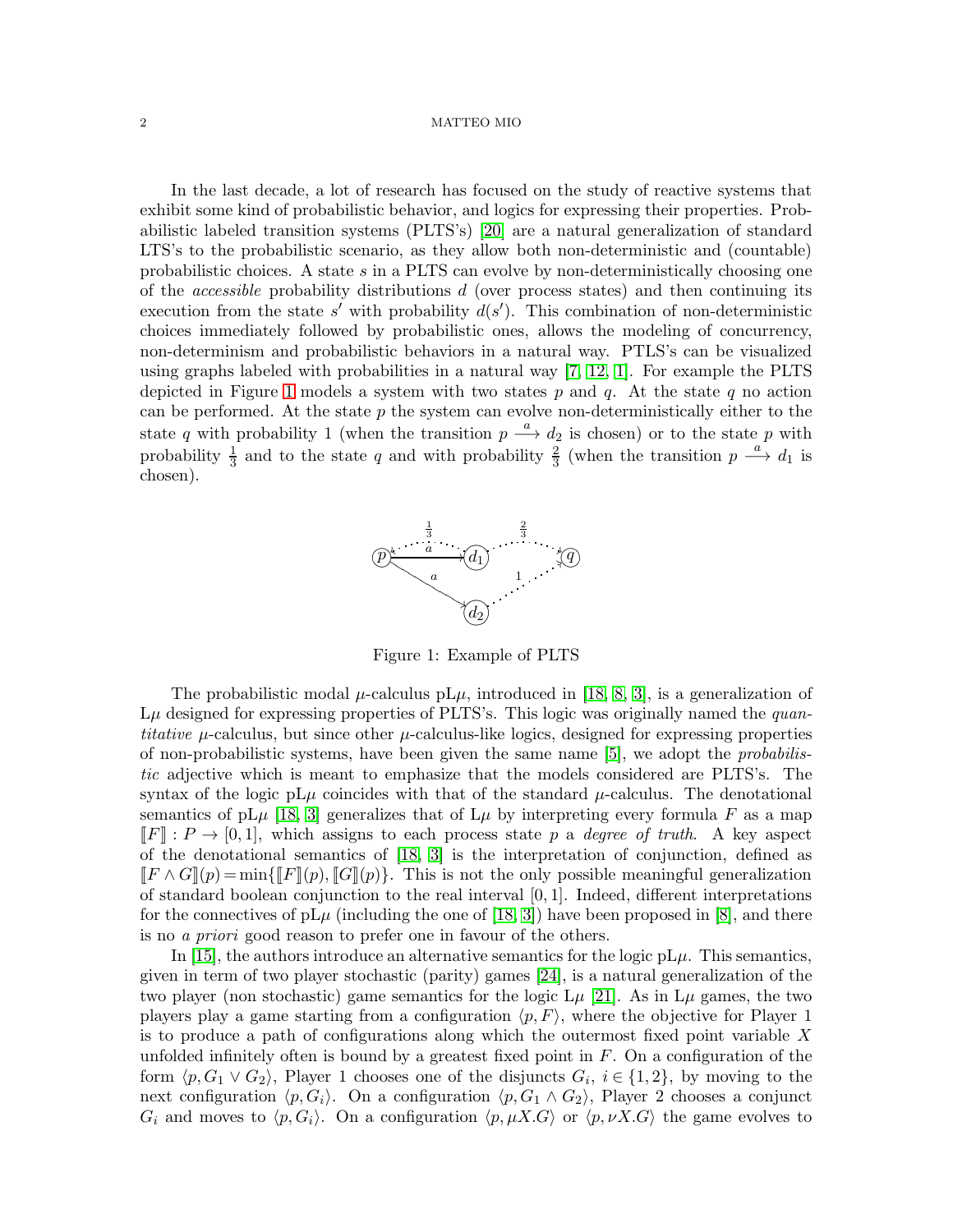the configuration  $\langle p, G \rangle$ , after which, from any subsequent configuration  $\langle q, X \rangle$  the game again evolves to  $\langle q, G \rangle$ . On configurations  $\langle p, \langle a \rangle G \rangle$  and  $\langle p, \langle a \rangle G \rangle$ , Player 1 and Player 2 respectively choose a transition  $p \stackrel{a}{\longrightarrow} d$  in the PLTS and move the game to  $\langle d, G \rangle$ . Here d is a probability distribution over process-states (this is the key difference between  $pL\mu$ and L $\mu$  games) and the configuration  $\langle d, G \rangle$  belongs to Nature, the probabilistic agent of the game, who moves on to the next configuration  $\langle q, G \rangle$  with probability  $d(q)$ . This game semantics offers a clear operational interpretation for the properties associated to the formulas, explained in terms of the interactions between the controller (Player 1) and a hostile environment (Player 2) in the context of the stochastic choices occurring in the PLTS (Nature). The meaning of a pL $\mu$  formula F at a state p can be interpreted as expressing the (limit) probability for the controller to satisfy the property specified by the formula.

In [\[15\]](#page-20-10), the equivalence of the denotational and game semantics of  $pL\mu$  on all *finite* models was proven. The proof, which adapts the standard technique of [\[21,](#page-20-1) [4\]](#page-20-3) used to prove the equivalence of game and denotational semantics for  $L\mu$ , makes essential use of the fact that memoryless and optimal strategies exist in every finite two-player stochastic game with parity objectives [\[24\]](#page-20-11). This property however, does not hold, in general, for two-player stochastic (parity) games of infinite size: optimal strategies may not exist, and an unbounded amount of memory might be necessary even for playing  $\epsilon$ -optimally, i.e., for guaranteeing a probability of victory  $\epsilon$ -close to the optimal one. The general result, i.e., the equivalence of the game and denotational semantics of  $pL\mu$  on arbitrary infinite models, is left open in [\[15\]](#page-20-10).

In this paper we prove that the equivalence indeed holds for arbitrary infinite models, thus strengthening the connection between denotational and game semantics. This result, given that the pL $\mu$  games outlined above are natural generalization of standard L $\mu$  games, provides a justification for the denotational interpretation of the connectives of  $pL\mu$  of [\[18,](#page-20-7) [3\]](#page-19-2). The generalization of the result of [\[15\]](#page-20-10) to arbitrary infinite models is of practical interest since infinite state systems often provide natural abstractions for, e.g., infinite memory, infinite data-sets, etcetera. Our contribution consists in adapting a proof technique, called the unfolding method [\[6,](#page-20-12) [19\]](#page-20-13), which is adopted in [\[5\]](#page-20-9) to prove a similar result for a  $\mu$ calculus-like logic designed to express quantitative properties of (non probabilistic) labeled transition systems. While this is not a difficult adaptation, the result is worth noting since the question has been open in literature since [\[15\]](#page-20-10). Moreover the differences between the games considered in [\[5\]](#page-20-9) and  $pL\mu$  two-player stochastic games, e.g., the fact that *Markov* chains are the outcomes of the games rather than just infinite paths, make this result not immediate from [\[5\]](#page-20-9).

The rest of the paper is organized as follows. In Section [2,](#page-2-0) we introduce some mathematical definitions. In Section [3](#page-3-0) we define the syntax and the denotational semantics of the logic pL $\mu$  as in [\[18,](#page-20-7) [3\]](#page-19-2). In Section [4,](#page-5-0) we define the class of two-player stochastic parity games that are going to be used to give game semantics to the logic. In Section [5,](#page-11-0) we define the game semantics of  $pL\mu$  in terms of two-player stochastic parity games as in [\[15,](#page-20-10) [3\]](#page-19-2) and state the main theorem which asserts the equivalence of the denotational and game semantics for  $pL\mu$ . Lastly, in Section [6,](#page-12-0) a detailed proof of the main theorem is given.

# 2. Background definitions and notation

<span id="page-2-0"></span>**Definition 2.1** (Probability distributions). A (discrete) probability distribution d over a set X is a function  $d: X \to [0,1]$  such that  $\sum_{x \in X} d(x) = 1$ . The support of d, denoted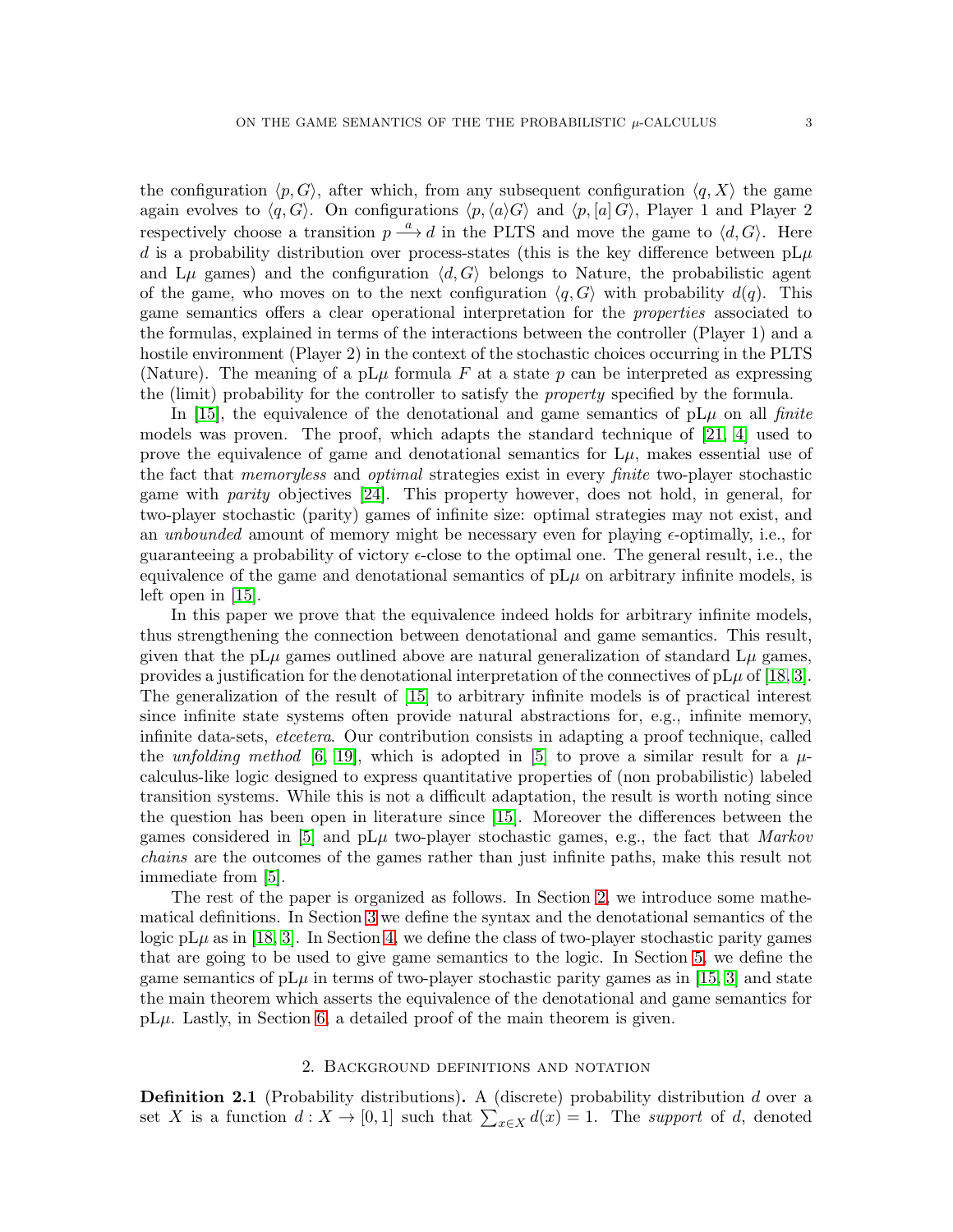by  $supp(d)$ , is defined as the (necessarily countable) set  $\{x \in X \mid d(x) > 0\}$ . We denote with  $\mathcal{D}(X)$  the set of probability distributions over X. We denote with  $\delta_x$ , for  $x \in X$ , the distribution over X such that  $supp(\delta_x) = \{x\}$ , i.e., the unique distribution such that  $\delta_x(x) = 1$  and  $\delta_x(y) = 0$ , for all  $y \neq x$ .

**Definition 2.2** (PLTS [\[20\]](#page-20-4)). Given a countable set  $L$  of labels, a probabilistic labeled transition system is a pair  $\langle P, \{\stackrel{a}{\longrightarrow}\}_{{a\in L}}\rangle$ , where P is a set (of arbitrary cardinality) of processstates, and  $\xrightarrow{a} \subseteq P \times \mathcal{D}(P)$  for every  $a \in L$ . As usual we write  $p \xrightarrow{a} d$  if  $(p, d) \in \xrightarrow{a}$ .

The transition relation of a PLTS models the dynamics of the processes:  $p \stackrel{a}{\longrightarrow} d$  means that the process p can perform the atomic action  $a \in L$  and then, with probability  $d(q)$ , behave like the process  $q$ . Probabilistic labeled transition system are a natural generalization of labeled transition systems to the probabilistic scenario: a standard LTS can be modeled as a PLTS in which every reachable distribution is of the form  $\delta_p$ , for some  $p \in P$ .

Given a set X, we denote with  $2^X$  the set of all subsets  $Y \subseteq X$ . Given a complete lattice  $(L, \leq)$ , we denote with  $\Box : 2^L \to L$  and  $\Box : 2^L \to L$  the operations of join and meet respectively. A function  $f: L\to\overline{L}$  is monotone if  $x\leq y$  implies  $f(x)\leq f(y)$ , for every  $x, y\in\overline{L}$ . The set of fixed points of any monotone function  $f: L \to L$ , ordered by  $\leq$ , is a non-empty complete lattice [\[23\]](#page-20-14). We denote with  $lfp(f)$  and  $gfp(f)$  the least and the greatest fixed points of  $f$ , respectively.

**Theorem 2.3** (Knaster-Tarski [\[23\]](#page-20-14)). Let  $(L, \leq)$  be a complete lattice and  $f: L \to L$  a monotone function. The following equalities hold:

(1) If  $p(f) = \bigsqcup_{\alpha} f^{\alpha}$ , where  $f^{\alpha} = \bigsqcup_{\beta < \alpha} f(f^{\beta})$ , (2) gfp(f) =  $\prod_{\alpha} f_{\alpha}$ , where  $f_{\alpha} = \prod_{\beta < \alpha}^{\beta} f(f_{\beta})$ , where the greek letters  $\alpha$  and  $\beta$  ranges over ordinals.

In the following we assume standard notions of basic topology and basic measure theory which can be found in, e.g., [\[10,](#page-20-15) [22\]](#page-20-16).

### 3. THE PROBABILISTIC MODAL  $\mu$ -Calculus

<span id="page-3-0"></span>Given a countable set Var of propositional variables ranged over by the letters  $X, Y, Z$  and a set of labels L ranged over by the letters  $a, b, c$ , the formulas of the logic pL $\mu$  (in positive form) are defined by the following grammar:

$$
F, G ::= X \mid \langle a \rangle F \mid [a] F \mid F \lor G \mid F \land G \mid \mu X.F \mid \nu X.F
$$

As usual the operators  $\nu X.F$  and  $\mu X.F$  bind the variable X in F. A formula is closed if it has no *free* variables.

**Definition 3.1** (Subformulas). We define the set  $Sub(F)$  of *subformualae* of F by induction on the structure of  $F$  as follows: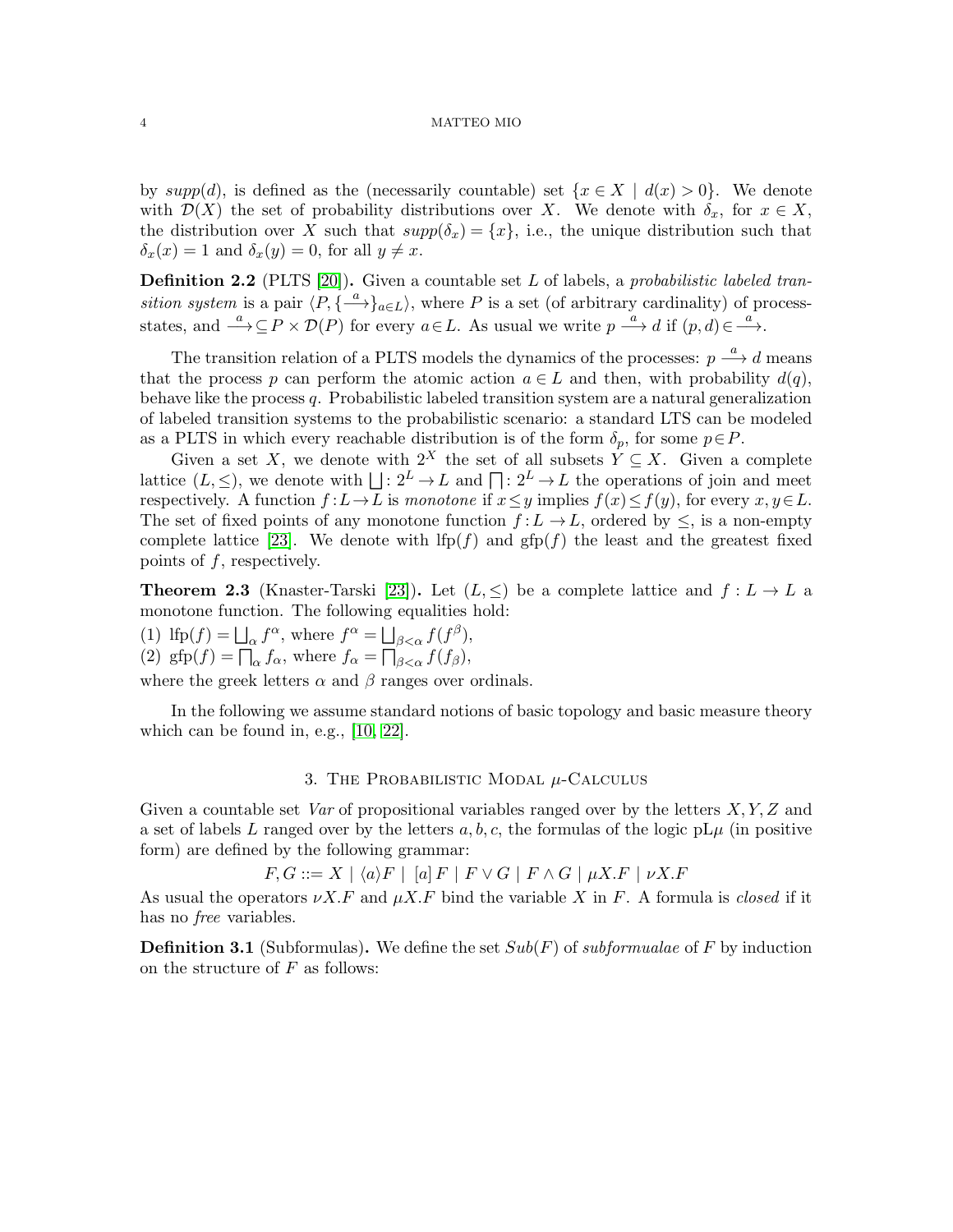$$
Sub(X) \quad \stackrel{\text{def}}{=} \{X\}
$$
\n
$$
Sub(F_1 \wedge F_2) \quad \stackrel{\text{def}}{=} \{F_1 \wedge F_2\} \cup Sub(F_1) \cup Sub(F_2)
$$
\n
$$
Sub(F_1 \vee F_2) \quad \stackrel{\text{def}}{=} \{F_1 \vee F_2\} \cup Sub(F_1) \cup Sub(F_2)
$$
\n
$$
Sub([a] F_1) \quad \stackrel{\text{def}}{=} \{[a] F_1\} \cup Sub(F_1)
$$
\n
$$
Sub(\langle a \rangle F_1) \quad \stackrel{\text{def}}{=} \{a \rangle F_1\} \cup Sub(F_1)
$$
\n
$$
Sub(\nu X.F_1) \quad \stackrel{\text{def}}{=} \{ \nu X.F_1 \} \cup Sub(F_1)
$$
\n
$$
Sub(\mu X.F_1) \quad \stackrel{\text{def}}{=} \{ \mu X.F_1 \} \cup Sub(F_1)
$$

We say that G is a subformula of F if  $G \in Sub(F)$ .

**Definition 3.2** (Normal Formula). We say that a formula  $F$  is in normal form, if every occurrence of a  $\mu$  or  $\nu$  binder binds a distinct variable, and no variable appears both free and bound. Every formula can be put in normal form by standard  $\alpha$ -renaming of the bound variables.

For convenience we only consider, from now on, formulas  $F$  in normal form. This allows, for instance, the definition below to be given as follows:

**Definition 3.3** (Variable subsumption). Given a formula  $F$ , we say that  $X$  subsumes  $Y$  in F, for  $X \neq Y$ , if X and Y are bound in F by the sub-formulas  $\star_1 X.G$  and  $\star_2 Y.H$  respectively, and  $\star_2 Y.H \in Sub(G)$ , for  $\star_1, \star_2 \in {\mu, \nu}$ .

Given a PLTS  $\langle P, \{\stackrel{a}{\longrightarrow}\}_{{a\in L}}\rangle$ , we denote with  $[0,1]^P$  or  $P\to [0,1]$  the complete lattice of functions from P to the real interval [0, 1] with the pointwise order. A function  $\rho:Var\rightarrow$  $[0,1]^P$  is called a  $[0,1]$ -valued *interpretation*, or just an *interpretation*, of the variables. Given a function  $f: P \to [0, 1]$  we denote with  $\rho[f/X]$  the interpretation that assigns f to the variable X, and  $\rho(Y)$  to all other variables Y.

<span id="page-4-0"></span>**Definition 3.4** ([\[15\]](#page-20-10)). The denotational semantics  $\llbracket F \rrbracket_{\rho}: P \to [0, 1]$  of the pL $\mu$  formula F under the interpretation  $\rho$ , is defined by structural induction on F as follows:

$$
\begin{array}{rcl}\n\llbracket X \rrbracket_{\rho}(p) & = & \rho(X)(p) \\
\llbracket G \vee H \rrbracket_{\rho}(p) & = & \llbracket G \rrbracket_{\rho}(p) \sqcup \llbracket H \rrbracket_{\rho}(p) \\
\llbracket G \wedge H \rrbracket_{\rho}(p) & = & \llbracket G \rrbracket_{\rho}(p) \sqcap \llbracket H \rrbracket_{\rho}(p) \\
\llbracket \langle a \rangle G \rrbracket_{\rho}(p) & = & \llbracket \left( \sum_{p \stackrel{-a}{\longrightarrow} d} d(q) \cdot \llbracket G \rrbracket_{\rho}(q) \right) \\
\llbracket [a] G \rrbracket_{\rho}(p) & = & \prod_{p \stackrel{-a}{\longrightarrow} d} \left( \sum_{q \in supp(d)} d(q) \cdot \llbracket G \rrbracket_{\rho}(q) \right) \\
\llbracket \mu X . G \rrbracket_{\rho}(p) & = & \llbracket \text{fp} \big( \lambda f. (\llbracket G \rrbracket_{\rho[f/X]} \big) \big) (p) \\
\llbracket \nu X . G \rrbracket_{\rho}(p) & = & \llbracket \text{fp} \big( \lambda f. (\llbracket G \rrbracket_{\rho[f/X]} \big) \big) (p)\n\end{array}
$$

It is easy to verify that the interpretation assigned to every  $pL\mu$  operator is monotone. Thus, the existence of the least and greatest fixed points is guaranteed by the Knaster-Tarski theorem.

The main novelty of [\[15,](#page-20-10) [8\]](#page-20-8) in the definition of the semantics of  $pL\mu$  resides in the interpretation of the modalities  $\langle a \rangle$  and  $[a]$ , for  $a \in L$ . The definitions resemble the corresponding ones for  $L\mu$  (see, e.g., [\[21\]](#page-20-1)) but, crucially, in PLTS's transitions lead to probability distributions over processes, rather than processes. The most natural way to interpret the meaning of a formula  $G$  at a probability distribution  $d$  is to consider the *expected probability*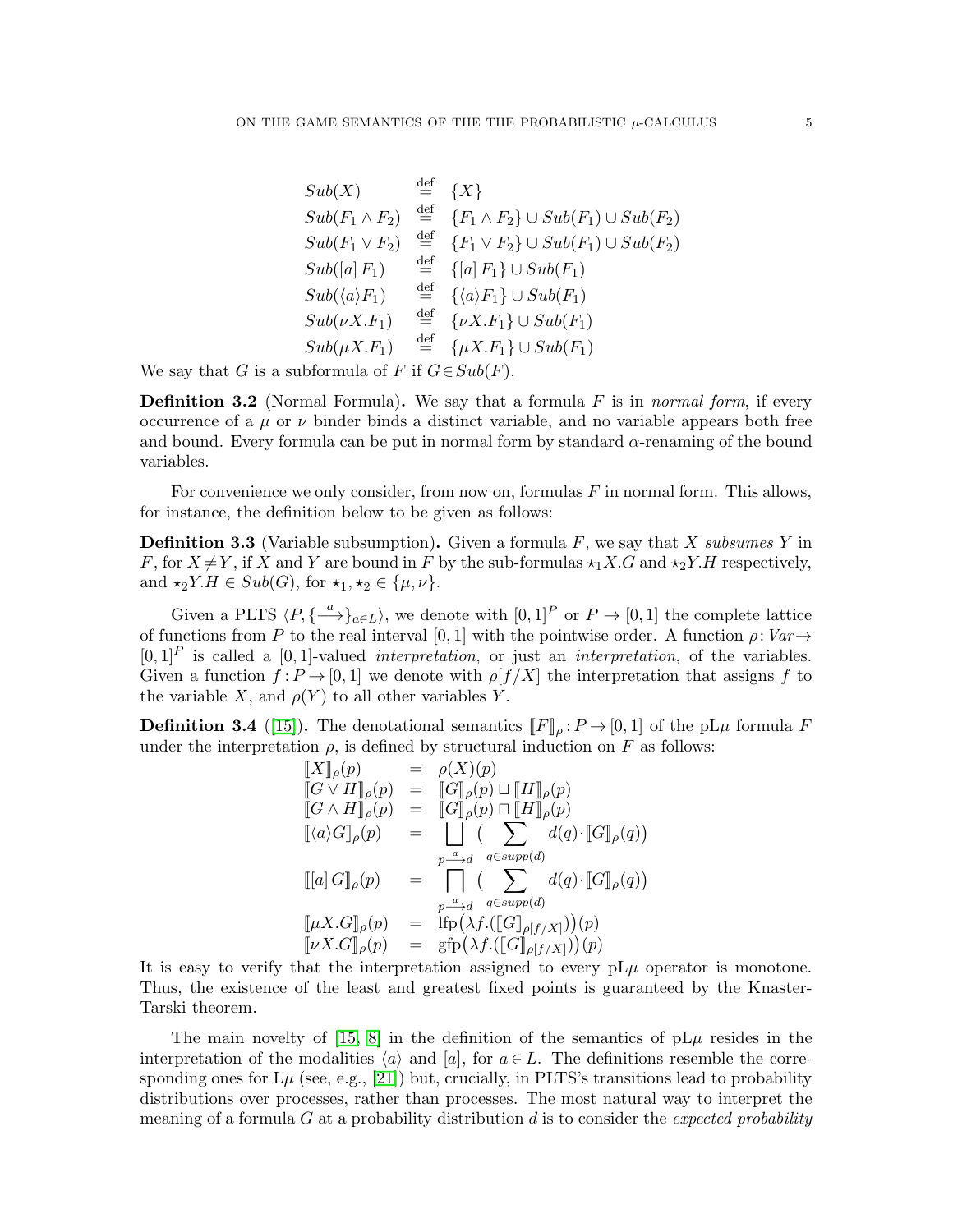of the formula G holding at a process  $q$ , associated by the random choice over processes induced with d, and this is formalized by the weighted sums in the definition above.

Remark 3.5. As it is common practice when dealing with fixed point logics such as the modal  $\mu$ -calculus, we presented the syntax of pL $\mu$  in *positive form*, i.e., without including a negation operator. This simplifies the presentation of the denotational semantics because all formulas in positive form are interpreted as monotone functions. A negation operator on (closed)  $pL\mu$  formulas can be defined by induction on the structure of the formula, by exploiting the dualities between the connectives of the logic, in such a way that  $\llbracket \neg F \rrbracket_{\rho}(p) = 1 - \llbracket F \rrbracket_{\rho}(p)$ , for all formulas  $F$  and process states  $p$ . We omit the routine details.

## 4. Two Player Stochastic Parity Games

<span id="page-5-0"></span>In this section we introduce the class two-player stochastic games used to give game semantics to the logic  $pL\mu$ . This material in standard, and follows similar presentations, as in, e.g., [\[24\]](#page-20-11).

A two-player turn-based stochastic game (or just a  $2\frac{1}{2}$ -player game) is played on some arena  $A = \langle (S, E), (S_1, S_2, S_N), \pi \rangle$  where  $(S, E)$  is a directed graph with (possibly uncountable) set of states S and transition relation  $E \subseteq S \times S$ . The sets  $S_1, S_2, S_N$  form a partition of S and  $\pi: S_N \to \mathcal{D}(S)$  is called the probabilistic transition function. For every state  $s \in S$ , we denote with  $E(s)$  the (possibly infinite) set  $\{s' | (s, s') \in E\}$  of successors of s. We require that for all  $s \in S_N$ , the equality  $E(s) = supp(\pi(s))$  holds. This implies that the set of successors of a state  $s \in S_N$  is non-empty and at most countable. We denote with  $S_t$  the set of terminal states, i.e., those  $s \in S$  such that  $E(s) = \emptyset$ .

The game is played on the arena  $\mathcal A$  by three players named Player 1, Player 2 and Nature, the probabilistic agent of the game. The states in  $S_1$  are under the control of Player 1, the states in  $S_2$  are under the control of Player 2, and the states in  $S_N$  are probabilistic, i.e., under the control of Nature. At a state  $s \in S_1$ , if  $s \notin S_t$ , Player 1 chooses a successor from the set  $E(s)$ ; if  $s \in S_t$  the game ends. Similarly, at a state  $s \in S_2$ , if  $s \notin S_t$ , Player 2 chooses a successor from the set  $E(s)$ ; if  $s \in S_t$  the game ends. At a state  $s \in S_N$ , a successor state is probabilistically chosen according with the probability distribution  $\pi(s)$ . The outcome of a *play* of the three players is a path in  $A$ , either countably-infinite or finite (ending in a terminal state), which we call a completed path.

**Definition 4.1.** We denote with  $\mathcal{P}^{\omega}$  and  $\mathcal{P}^{\langle \omega \rangle}$  the sets of infinite and finite (non empty) paths in A. Given a finite path  $\vec{s} \in \mathcal{P}^{\leq \omega}$  we denote with  $last(\vec{s})$  the last state  $s \in S$  of  $\vec{s}$ . We write  $\vec{s} \leq \vec{t}$ , with  $\vec{s}, \vec{t} \in \mathcal{P}^{\leq \omega}$ , if  $\vec{t} = \vec{s}.s$ , for some  $s \in S$ , where the *dot* symbol denotes the concatenation operator. We denote with  $\mathcal{P}^t$  the set of finite paths ending in a terminal state, i.e., the set of paths  $\vec{s}$  such that  $last(\vec{s}) \in S_t$ . We denote with  $\mathcal{P}_1^{\lt \omega}, \mathcal{P}_2^{\lt \omega}$  and  $\mathcal{P}_N^{\lt \omega}$  the sets of finite paths  $\vec{s}$  such that  $last(\vec{s}) \in S_1$ ,  $last(\vec{s}) \in S_2$  and  $last(\vec{s}) \in S_N$  respectively. We denote with P the set  $\mathcal{P}^{\omega} \cup \mathcal{P}^t$  and we refer to this set as the set of *completed* paths in A. Given a finite path  $\vec{s} \in \mathcal{P}^{\leq \omega}$ , we denote with  $O_{\vec{s}}$  the set of all completed paths having  $\vec{s}$  as prefix. We consider the standard topology on  $P$  where the basis for the open sets is given by the clopen sets  $O_{\vec{s}}$ , for  $\vec{s} \in \mathcal{P}^{\leq \omega}$ . This is a 0-dimensional space and, if S is countable, it is a Polish space. We denote with  $(\mathcal{P}, \Omega)$  the Borel  $\sigma$ -algebra induced by the topology on P, i.e., the smallest  $\sigma$ -algebra on P containing all the open sets.

To specify the reward assigned to Player 1 when a given completed path  $\vec{s}$  is the outcome of a play, we introduce the notion of payoff function.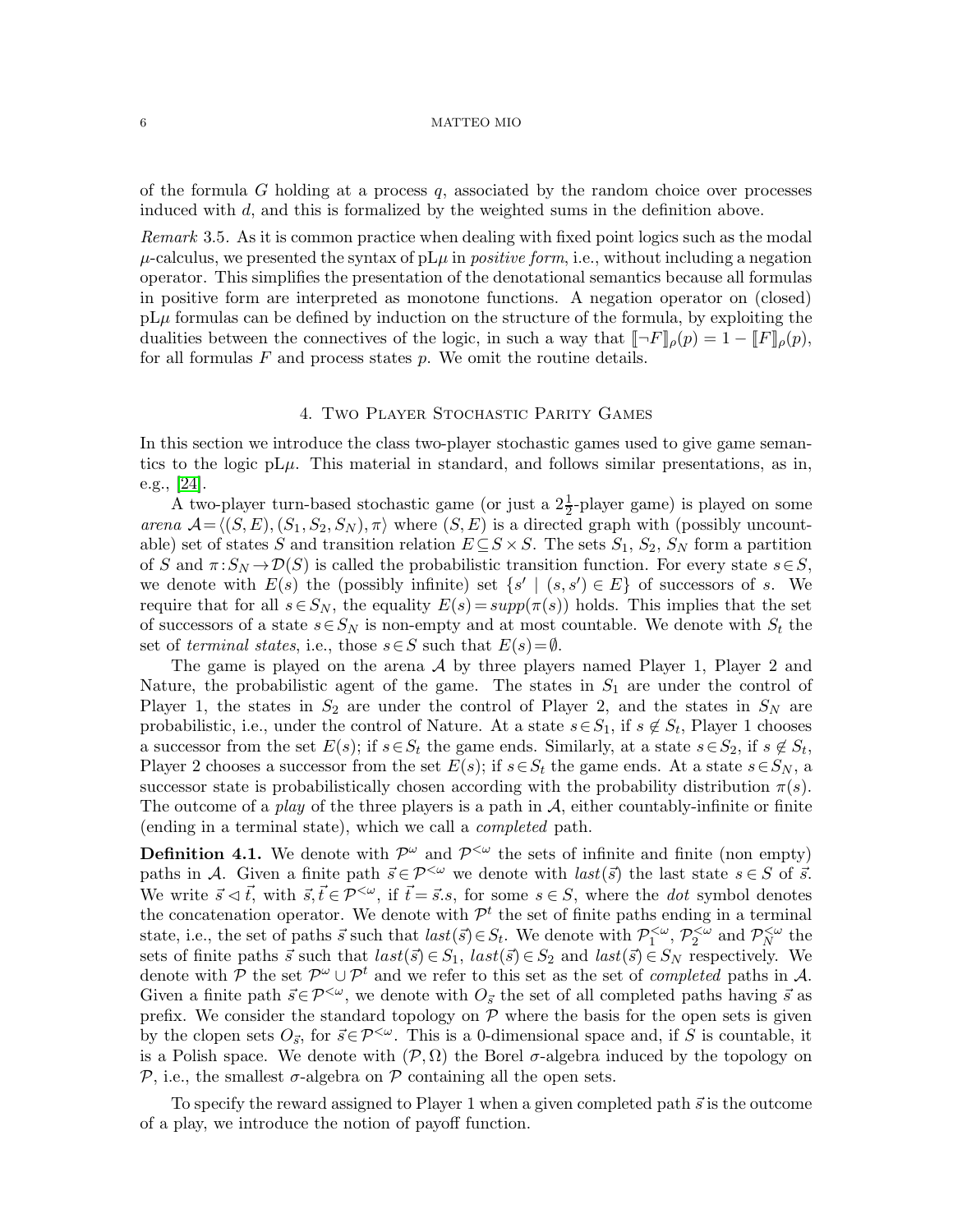**Definition 4.2.** A *(Borel)* payoff function for the arena  $A$  is a Borel-measurable function  $\Phi: \mathcal{P} \rightarrow [0, 1].$ 

The value  $\Phi(\vec{s})$ , for a given  $\vec{s} \in \mathcal{P}$ , should be understood as the reward assigned to Player 1 when  $\vec{s}$  is the outcome of a play in  $\mathcal{A}$ .

Definition 4.3 (Two player stochastic game). A two-player turn-based stochastic game (or just a  $2\frac{1}{2}$ -player game) is a pair  $\langle A, \Phi \rangle$ , where  $\Phi$  is a payoff function for the arena A.

The goal of Player 1 in the game  $\langle A, \Phi \rangle$  is to maximize their payoff, while the *dual* goal of Player 2 is to minimize the payoff assigned to Player 1.

When working with stochastic games, it is useful to look at the possible outcomes of a play up to the behavior of Nature. This is done by introducing the notion of Markov chain in  $A$ , whose precise formulation is given by the following definitions.

**Definition 4.4** (Tree in A). A tree in the arena A is a collection  $T \subseteq \mathcal{P}^{\leq \omega}$  of finite paths in A, such that

(1) T is down-closed: if  $\vec{s} \in T$  and  $\vec{t}$  is a prefix of  $\vec{s}$ , then  $\vec{t} \in T$ .

(2) T has a root: there exists exactly one finite path  $\vec{s} = (s_0)$  of length one in T. The state  $s_0$ , denoted by  $root(T)$ , is called the root of the tree T.

The set of *children* of the node  $\vec{s}$  in T is the set  $\{\vec{t} \in T \mid \vec{t} = \vec{s}.s' \land s' \in S\}$ . We consider the nodes  $\vec{s}$  of T as labeled by the *last* function.

**Definition 4.5** (Uniquely and fully branching nodes of a tree). A node  $\vec{s}$  in a tree T, is said to be uniquely branching in T if either  $last(\vec{s}) \in S_t$  or  $\vec{s}$  has a unique child in T. Similarly,  $\vec{s}$  is fully branching in T if, for every  $s \in E(last(\vec{s}))$ , it holds that  $\vec{s}.s \in T$ .

**Definition 4.6** (Markov chain in A). A *Markov chain* in A is a tree M such that for every every node  $\vec{s} \in M$ , the following conditions holds:

(1) If  $last(\vec{s}) \in S_1 \cup S_2$  then  $\vec{s}$  branches uniquely in M.

(2) If  $last(\vec{s}) \in S_N$  then  $\vec{s}$  branches fully in M.

Note that, since the set of E-successors of every state  $s \in S_N$  is at most countable, every Markov chain in  $A$  is a *countably branching* tree with a countable set of nodes.

<span id="page-6-0"></span>**Definition 4.7** (Probability measure  $\mathbb{P}_M$ ). Every Markov chain M determines a probability assignment  $\mathbb{P}_M(O_{\vec{s}})$  to every basic open set  $O_{\vec{s}} \subseteq \mathcal{P}$ , for  $\vec{s}$  a finite path  $\vec{s} = (s_0, s_1, ..., s_n)$ with  $n \in \mathbb{N}$ , defined as follows:

$$
\mathbb{P}_M(O_{\vec{s}}) \stackrel{\text{def}}{=} \left\{ \begin{array}{ll} \prod\{\pi(s_i)(s_{i+1}) \mid 0 \le i < n \land s_i \in S_N\} & \text{if } \vec{s} \in M \\ 0 & \text{otherwise} \end{array} \right.
$$

In other words,  $\mathbb{P}_M$  assigns to the basic open set  $O_{\vec{s}} \subseteq \mathcal{P}$ , i.e, the set of all completed paths having  $\vec{s}$  as prefix, value 0 if  $\vec{s}$  is not a path in M, and the product of all probabilities labeling the probabilistic steps in  $\vec{s}$ , otherwise. Note that if there are no probabilistic steps in  $\vec{s}$ , then  $\mathbb{P}_M$  assigns to  $O_{\vec{s}}$  probability 1, which is the value of the empty product. The assignment  $\mathbb{P}_M$  extends to a unique probability measure on the Borel  $\sigma$ -algebra  $(\mathcal{P}, \Omega)$  [\[22\]](#page-20-16), which we also denote with  $\mathbb{P}_M$ .

Given the previous definitions we can define the *expected reward* of Player 1 when a given Markov chain  $M$  is the result (up to the behavior of Nature) of a play in the two-player stochastic game  $\langle A, \Phi \rangle$ .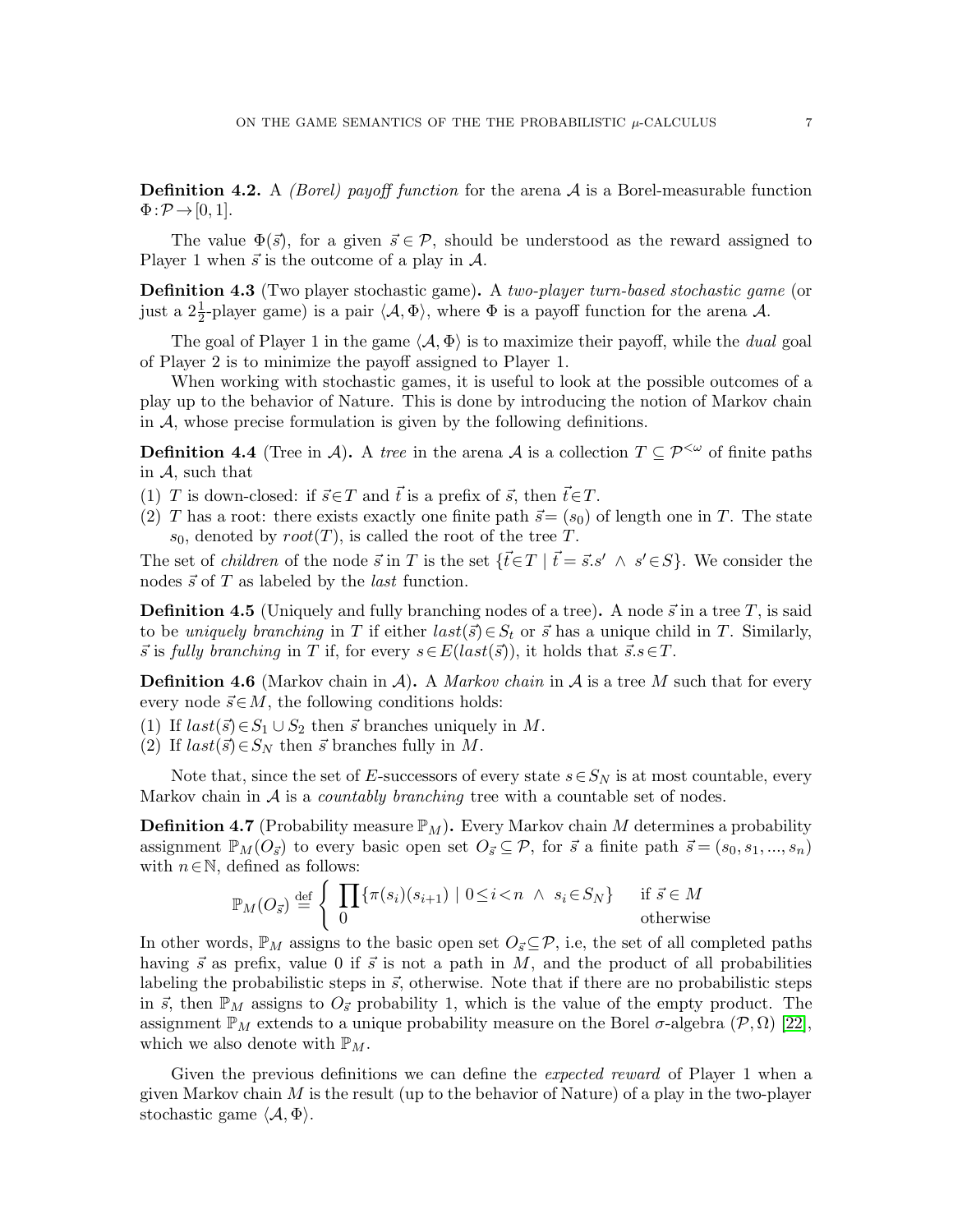**Definition 4.8** (Expected reward of M). Let  $\langle A, \Phi \rangle$  be a  $2\frac{1}{2}$ -player game. We define the expected reward of a Markov chain M in A, denoted by  $E(M)$ , as follows:

$$
E(M) = \int_{\mathcal{P}} \Phi \, d \, \mathbb{P}_M.
$$

This is a good definition because  $\Phi$  is assumed to be Borel measurable, thus integrable.

As usual in game theory, players' moves are determined by strategies.

**Definition 4.9.** An unbounded memory deterministic strategy (or just a strategy)  $\sigma_1$  for Player 1 in A is defined as a function  $\sigma_1 : \mathcal{P}_1^{\leq \omega} \to S \cup \{\bullet\}$  such that  $\sigma_1(\vec{s}) \in E(last(s))$  if  $E(last(\vec{s})) \neq \emptyset$  and  $\sigma_1(\vec{s}) = \bullet$  otherwise. Similarly a strategy  $\sigma_2$  for Player 2 is defined as a function  $\sigma_2 : \mathcal{P}_2^{\leq \omega} \to S \cup \{\bullet\}.$  We say that a strategy  $\sigma_1$  for Player 1 is memoryless, if there exists a function  $f: S_1 \to S \cup \{\bullet\}$  such that for every  $\vec{s} \in \mathcal{P}_1^{<\omega}$ , the equality  $\sigma_1(\vec{s})=f(last(\vec{s}))$  holds. Similarly, a strategy  $\sigma_2$  for Player 2 is memoryless if there exists a function  $f: S_2 \to S \cup \{\bullet\}$  such that for every  $\vec{s} \in \mathcal{P}_2^{<\omega}$ , the equality  $\sigma_2(\vec{s}) = f(last(\vec{s}))$  holds. In other words a strategy is memoryless if its decision on any history  $\vec{s}$ , only depends on the last state  $last(\vec{s})$  of  $\vec{s}$ . A pair  $\langle \sigma_1, \sigma_2 \rangle$  of strategies, one for each player, is called a *strategy* profile and determines the behaviors of both players.

**Definition 4.10**  $(M_{\sigma_1,\sigma_2}^{s_0})$ . Given an initial state  $s_0 \in S$  and a strategy profile  $\langle \sigma_1, \sigma_2 \rangle$ , a unique Markov chain  $\widetilde{M}^{\widetilde{s}_0}_{\sigma_1,\sigma_2}$  is determined:

- (1) the root of  $M^{s_0}_{\sigma_1,\sigma_2}$  is labeled with  $s_0$ ,
- (2) for every  $\vec{s} \in M_{\sigma_1,\sigma_2}^{s_0}$ , if  $last(\vec{s})=s$  with  $s \in S_1$  not a terminal state, then the unique child of  $\vec{s}$  in  $M^{s_0}_{\sigma_1,\sigma_2}$  is  $\vec{s}.(\sigma_1(\vec{s})),$
- (3) for every  $\vec{s} \in M^{s_0}_{\sigma_1,\sigma_2}$ , if  $last(\vec{s})=s$  with  $s \in S_2$  not a terminal state, then the unique child of  $\vec{s}$  in  $M^{s_0}_{\sigma_1,\sigma_2}$  is  $\vec{s}.(\sigma_2(\vec{s}))$ .

We denote with  $\mathbb{P}^{s_0}_{\sigma_1,\sigma_2}$  the probability measure  $\mathbb{P}_{M_{\sigma_1,\sigma_2}^{s_0}}$  over  $\langle \mathcal{P}, \Omega \rangle$  induced by the Markov chain  $M^{s_0}_{\sigma_1,\sigma_2}$ .

**Definition 4.11.** Given a  $2\frac{1}{2}$ -player game  $\mathcal{G} = \langle \mathcal{A}, \Phi \rangle$  and an initial state  $s \in S$ , we define the lower value and upper value of the game G at s, denoted by  $Val_{\perp}(\mathcal{G})(s)$  and  $Val_{\uparrow}(\mathcal{G})(s)$ respectively, as follows:

$$
Val_{\downarrow}(\mathcal{G})(s) = \bigsqcup_{\sigma_1} \bigsqcup_{\sigma_2} E(M^s_{\sigma_1, \sigma_2}) \qquad Val_{\uparrow}(\mathcal{G})(s) = \bigsqcap_{\sigma_2} \bigsqcup_{\sigma_1} E(M^s_{\sigma_1, \sigma_2}).
$$

 $Val_{\perp}(\mathcal{G})(s)$  represents the (limit) expected reward that Player 1 can get, when the game begins at s, by choosing his strategy  $\sigma_1$  first and then letting Player 2 pick an appropriate counter strategy  $\sigma_2$ . Similarly  $Val_2(\mathcal{G})(s)$  represents the (limit) expected reward that Player 1 can get, when the game begins at s, by first letting Player 2 choose a strategy  $\sigma_2$  and then picking an appropriate counter strategy  $\sigma_1$ . Clearly  $Val_{\downarrow}(\mathcal{G})(s) \le Val_{\uparrow}(\mathcal{G})(s)$  for every  $s \in S$ .

**Definition 4.12** ( $\epsilon$ -optimal strategies). Given a  $2\frac{1}{2}$ -player game  $\mathcal{G} = \langle \mathcal{A}, \Phi \rangle$ , a strategy  $\sigma_1$ for Player 1 is called  $\epsilon$ -*optimal*, for some  $\epsilon \in [0, 1]$ , if the following inequality holds:

$$
\bigcap_{\sigma_2} E(M^s_{\sigma_1,\sigma_2}) > Val_{\downarrow}(\mathcal{G})(s) - \epsilon
$$

for every game state s. Similarly a strategy  $\sigma_2$  for Player 2 is called  $\epsilon$ -*optimal*, if the following inequality holds:

$$
\textstyle \bigsqcup_{\sigma_1} E(M^s_{\sigma_1, \sigma_2}) < Val_\uparrow(\mathcal{G})(s) + \epsilon
$$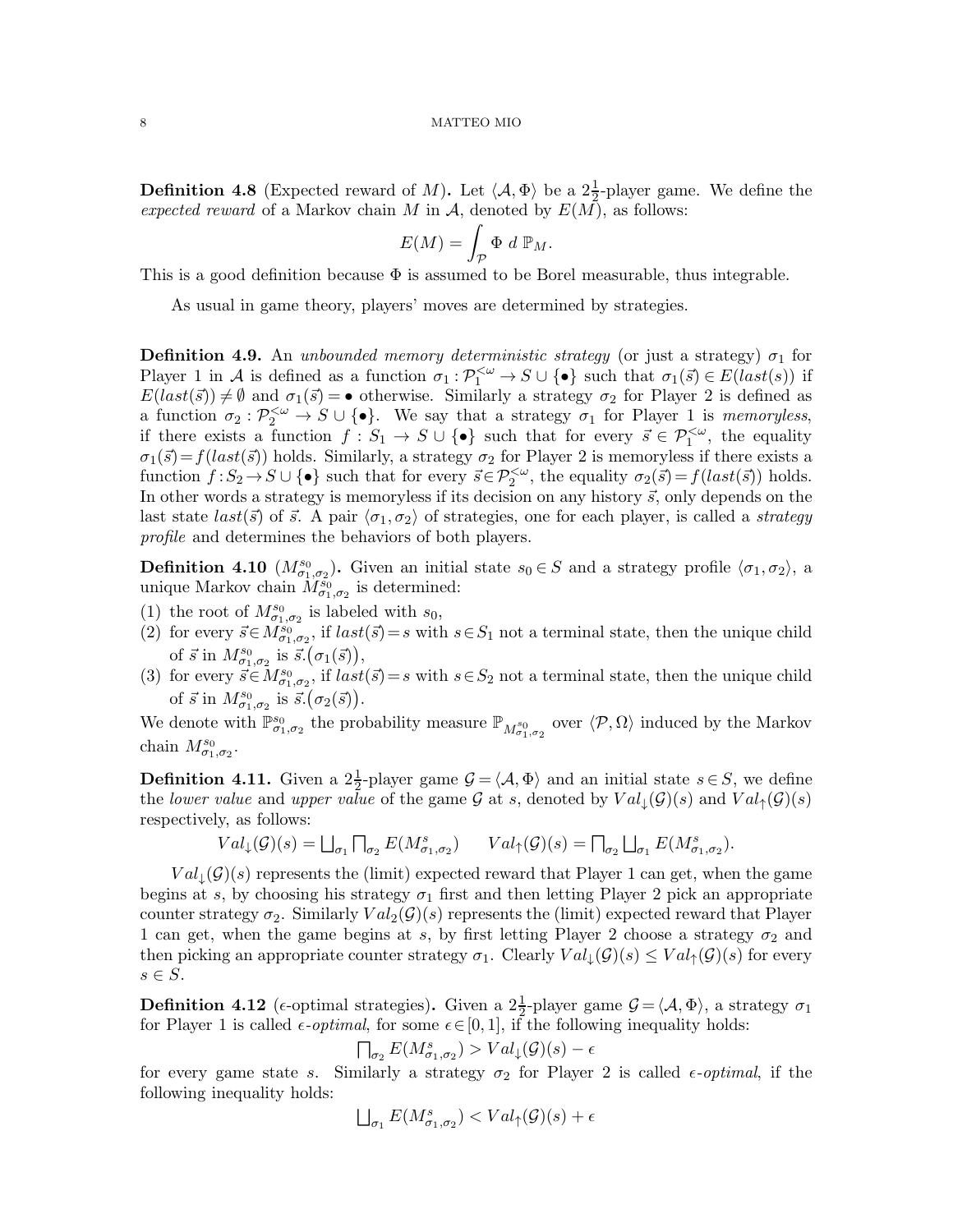for every game state s. We refer to a strategy as *optimal* if it is 0-optimal.

Clearly, for every  $\epsilon > 0$ , there exist  $\epsilon$ -optimal strategies for Player 1 and Player 2. However, in general, there could be no optimal strategies, as stated in Proposition [4.18](#page-8-0) below.

**Definition 4.13.** Given a  $2\frac{1}{2}$ -player game  $\mathcal{G} = \langle \mathcal{A}, \Phi \rangle$ , and an initial game state s, we say that the game G is determined at s if  $Val_{\downarrow}(\mathcal{G})(s) = Val_{\uparrow}(\mathcal{G})(s)$ . We say that the game G is determined if it is determined at every game state s.

The following fundamental result is due to Donald A. Martin [\[14\]](#page-20-17).

<span id="page-8-1"></span>**Theorem 4.14** ([\[14,](#page-20-17) [13\]](#page-20-18)). Every  $2\frac{1}{2}$ -player game  $\mathcal{G} = \langle \mathcal{A}, \Phi \rangle$  such that every state s has at most countably many successor states, is determined.

In this paper we are interested in  $2\frac{1}{2}$ -player parity games, which are  $2\frac{1}{2}$ -player games  $\langle A, \Phi \rangle$  whose payoff function  $\Phi$  is induced by a *parity structure*.

**Definition 4.15.** Given a  $2\frac{1}{2}$ -player arena  $\mathcal{A} = \langle (S, E), (S_1, S_2, S_N), \pi \rangle$ , a parity structure for A is a pair  $\langle Pr, R \rangle$  where Pr is called the *priority assignment* and R is a called the terminal reward assignment. The priority assignment Pr is a function  $Pr: S \to \mathbb{N}$ , such that the set  $Pr(S) = \{n \mid \exists s \in S. Pr(s) = n\}$  is finite. In other words Pr assigns to each state  $s \in S$  a natural number, also referred to as a *priority*, taken from a finite pool of options  $\{n_0, \ldots, n_k\} = \Pr(S)$ . We denote with max(Pr), min(Pr) and |Pr| the natural numbers max $\{n_0, \ldots, n_k\}$ , min $\{n_0, \ldots, n_k\}$  and  $|\{n_0, \ldots, n_k\}|$  respectively. The terminal reward assignment R is a function  $R: S_t \to [0, 1]$  assigning a value in the real interval  $[0, 1]$ to each terminal state  $s \in S_t$ .

**Definition 4.16.** Let  $\mathcal{A} = \langle (S, E), (S_1, S_2, S_N) , \pi \rangle$  be a  $2\frac{1}{2}$ -player arena and  $\langle \text{Pr}, \text{R} \rangle$  a parity structure for it. The payoff function  $\Phi_{\langle \text{Pr}, \text{R}\rangle}$  induced by  $\langle \text{Pr}, \text{R}\rangle$  is defined on every completed path  $\vec{s} \in \mathcal{P}$  as follows:

- (1) if  $\vec{s}$  is a finite path, then  $\Phi_{\langle \text{Pr}, \text{R} \rangle}(\vec{s}) = \text{R}(last(\vec{s})),$
- (2) if  $\vec{s}$  is infinite, i.e.,  $\vec{s} = \{s_i\}_{i \in \mathbb{N}}$ , then  $\Phi_{\langle \text{Pr}, \text{R} \rangle}(\vec{s}) = 1$  if the greatest priority assigned to infinitely many states  $s_i$  in  $\vec{s}$  is even, and  $\Phi_{\langle \text{Pr}, \text{R}\rangle}(\vec{s}) = 0$  otherwise.

The payoff  $\Phi_{\langle \text{Pr}, \text{R}\rangle}$  is Borel-measurable for every parity structure  $\langle \text{Pr}, \text{R}\rangle$  [\[24\]](#page-20-11).

**Definition 4.17.** A  $2\frac{1}{2}$ -player parity game is a  $2\frac{1}{2}$ -player game  $\mathcal{G} = \langle \mathcal{A}, \Phi \rangle$  where  $\Phi = \Phi_{\langle \text{Pr}, \text{R} \rangle}$ for some priority structure  $\langle Pr, R \rangle$  on A.

The following fact about  $2\frac{1}{2}$ -player parity games is the main obstacle one encounter when trying to extend the proof technique adopted in [\[15\]](#page-20-10), for proving the equivalence of the denotational and game semantics of  $pL\mu$  under finite models, to arbitrary models.

<span id="page-8-0"></span>**Proposition 4.18** ([\[24\]](#page-20-11)). There exists a  $2\frac{1}{2}$ -player parity game (with countably infinite state space  $S$ ), such that no optimal strategy exists for either player. Moreover, no memoryless  $\epsilon$ -optimal strategy exists for either player.

Due to this technical issue, we shall prove the desired equivalence by a different proof technique inspired by the unfolding technique of [\[6,](#page-20-12) [19\]](#page-20-13). The following simple proposition will be used in Section [6.](#page-12-0)

<span id="page-8-2"></span>**Proposition 4.19.** Let  $G = \langle A, \Phi_{\langle \text{Pr}, R \rangle} \rangle$  be a two player stochastic parity game with arena  $\mathcal{A} = \langle (S, E), (S_1, S_2, S_N), \pi \rangle$ . The functions  $Val_{\downarrow}(\mathcal{G})$  and  $Val_{\uparrow}(\mathcal{G})$ , of type  $S \to [0, 1]$ , are fixed points of the functional  $\mathcal{F}:[0,1]^S \to [0,1]^S$  defined as follows: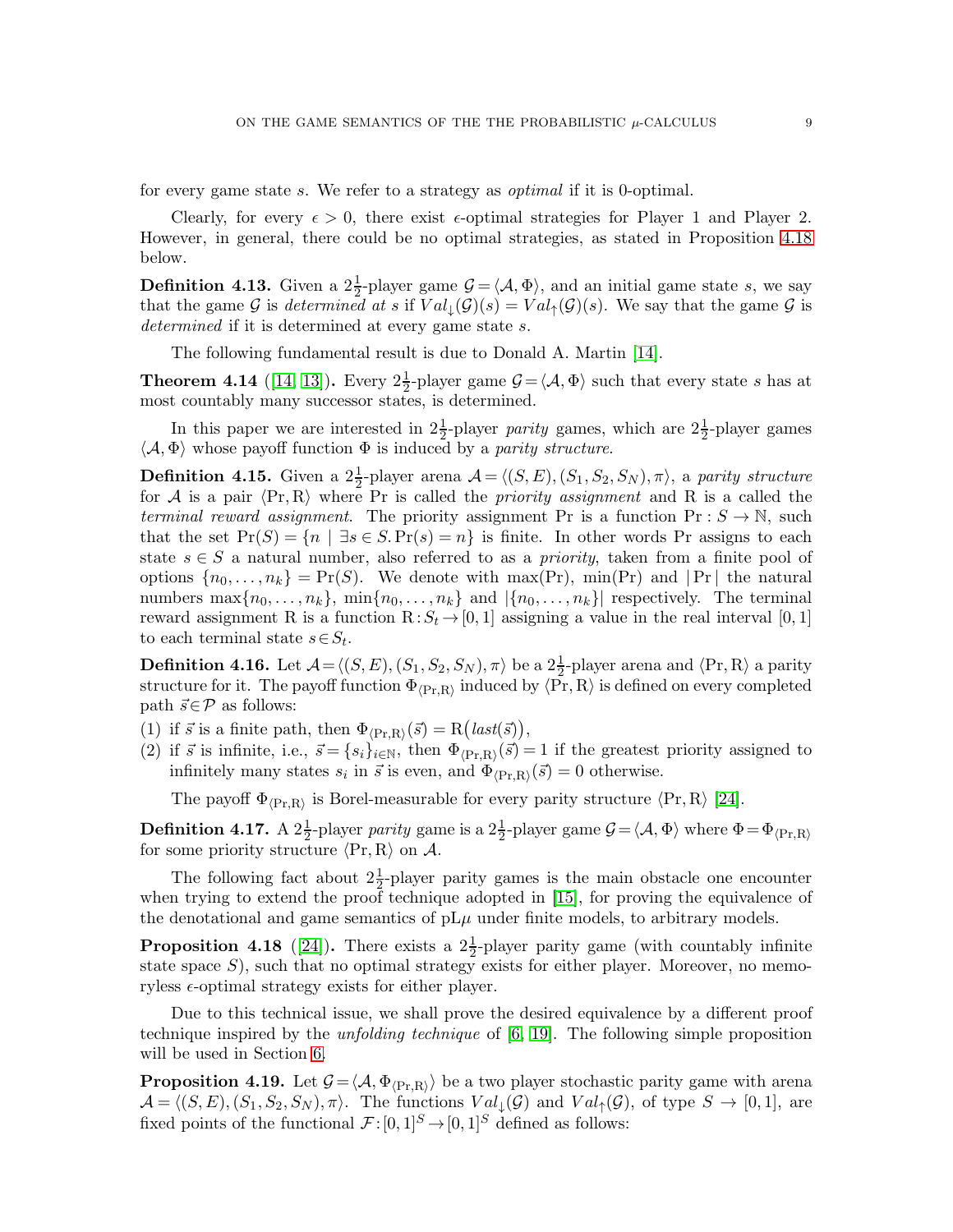$$
\mathcal{F}(f)(s) = \begin{cases}\n\text{R}(s) & \text{if } E(s) = \emptyset, \text{ i.e., if } s \text{ is a terminal state} \\
\bigcup_{t \in E(s)} f(t) & \text{if } s \in S_1 \\
\bigcap_{t \in E(s)} f(t) & \text{if } s \in S_2 \\
\sum_{t \in E(s)} \pi(s)(t) \cdot f(t) & \text{if } s \in S_N\n\end{cases}
$$

Proof. The result easily follows from the fact, immediate to verify, that given any path  $\vec{s}.\vec{t} \in \mathcal{P}_\mathcal{A}$ , the equality

<span id="page-9-4"></span>
$$
\Phi_{\langle \Pr, R \rangle}(\vec{s}.\vec{t}) = \Phi_{\langle \Pr, R \rangle}(\vec{t}) \tag{4.1}
$$

holds, i.e., the payoff assigned by  $\Phi_{\langle \text{Pr},R\rangle}$  to a path in  $\mathcal A$  does not depend on any finite prefix of the path. We just prove that, for every  $s \in S_N$ , the equality

<span id="page-9-3"></span>
$$
Val_{\downarrow}(\mathcal{G})(s) = \mathcal{F}(Val_{\downarrow}(\mathcal{G}))(s)
$$
\n(4.2)

holds. The other cases can be proved in a similar way.

Let  $E(s) = \{t_i\}_{i\in I}$ , for some (necessarily countable) index set I. By definition of  $Val_{\downarrow}(\mathcal{G})$ , we need to prove that the equality

<span id="page-9-0"></span>
$$
\bigsqcup_{\sigma_1} \bigsqcup_{\sigma_2} E(M^s_{\sigma_1, \sigma_2}) = \sum_{i \in I} \pi(s)(t_i) \cdot \left( \bigsqcup_{\sigma_1} \bigsqcup_{\sigma_2} E(M^{t_i}_{\sigma_1, \sigma_2}) \right) \tag{4.3}
$$

holds. This is done by proving the two inequalities  $(\le)$  and  $(\ge)$  of Equation [4.3](#page-9-0) separately. We just show how to prove the inequality  $(\leq)$  as the other one can be proved in a similar way. Assume, by contradiction, that the lefthand expression of Equation [4.3](#page-9-0) is strictly greater that the righthand expression. This means that there exists a strategy  $\sigma_1$  for Player 1 such that

<span id="page-9-1"></span>
$$
\bigcap_{\sigma_2} E(M^s_{\sigma_1, \sigma_2}) > \sum_{i \in I} \pi(s)(t_i) \cdot \left( \prod_{\sigma_1^i} E(M^{t_i}_{\sigma_1, \sigma_2}) \right) \tag{4.4}
$$

holds. Since  $s \in S_N$ , i.e., the state s is under the control of Nature, no action is made by either Player 1 or Player 2 at s, because the game progresses to some state  $t \in E(s)$ accordingly with the random choice of Nature. Let us define, for every  $i \in I$ , the strategy  $\tau_1^i$ for Player 1 as follows:  $\tau_1^i(\vec{s}) = \sigma_1(s.\vec{s})$ , for paths  $\vec{s}$  starting at  $t_i$ . We do not need describe the behavior of  $\tau_1^i$  at paths of different kind. Informally the strategy  $\tau_i$ , when the game starts at  $t_i$ , acts as the strategy  $\sigma_1$  when the game starts at s and Nature moves from s to  $t_i$ . The assumption of Equation [4.4](#page-9-1) clearly implies that the following inequality

$$
\prod_{\sigma_2} E(M^s_{\sigma_1, \sigma_2}) > \sum_{i \in I} \pi(s)(t_i) \cdot \left( \prod_{\sigma_2^i} E(M^{t_i}_{\tau_1^i, \sigma_2^i}) \right) \tag{4.5}
$$

holds. This in turn implies, since the set I is countable, that there exist strategies  $\{\tau_2^i\}_{i\in I}$ , such that the inequality

<span id="page-9-2"></span>
$$
\prod_{\sigma_2} E(M^s_{\sigma_1, \sigma_2}) > \sum_{i \in I} \pi(s)(t_i) \cdot E(M^{t_i}_{\tau_1^i, \tau_2^i})
$$
\n(4.6)

holds. Let us define the strategy  $\sigma_2$  for Player 2 as follows:  $\sigma_2(s.\vec{t}) = \tau_2^i(\vec{t})$ , for paths  $\vec{t}$ starting at  $t_i$ , for  $i \in I$ . We do not need describe the behavior of  $\sigma_2$  at paths of different kind, i.e., on paths not starting at s. Informally the strategy  $\sigma_2$ , when the game starts at s and Nature randomly chooses to move to the state  $t_i$ , for  $i \in I$ , play the rest of the game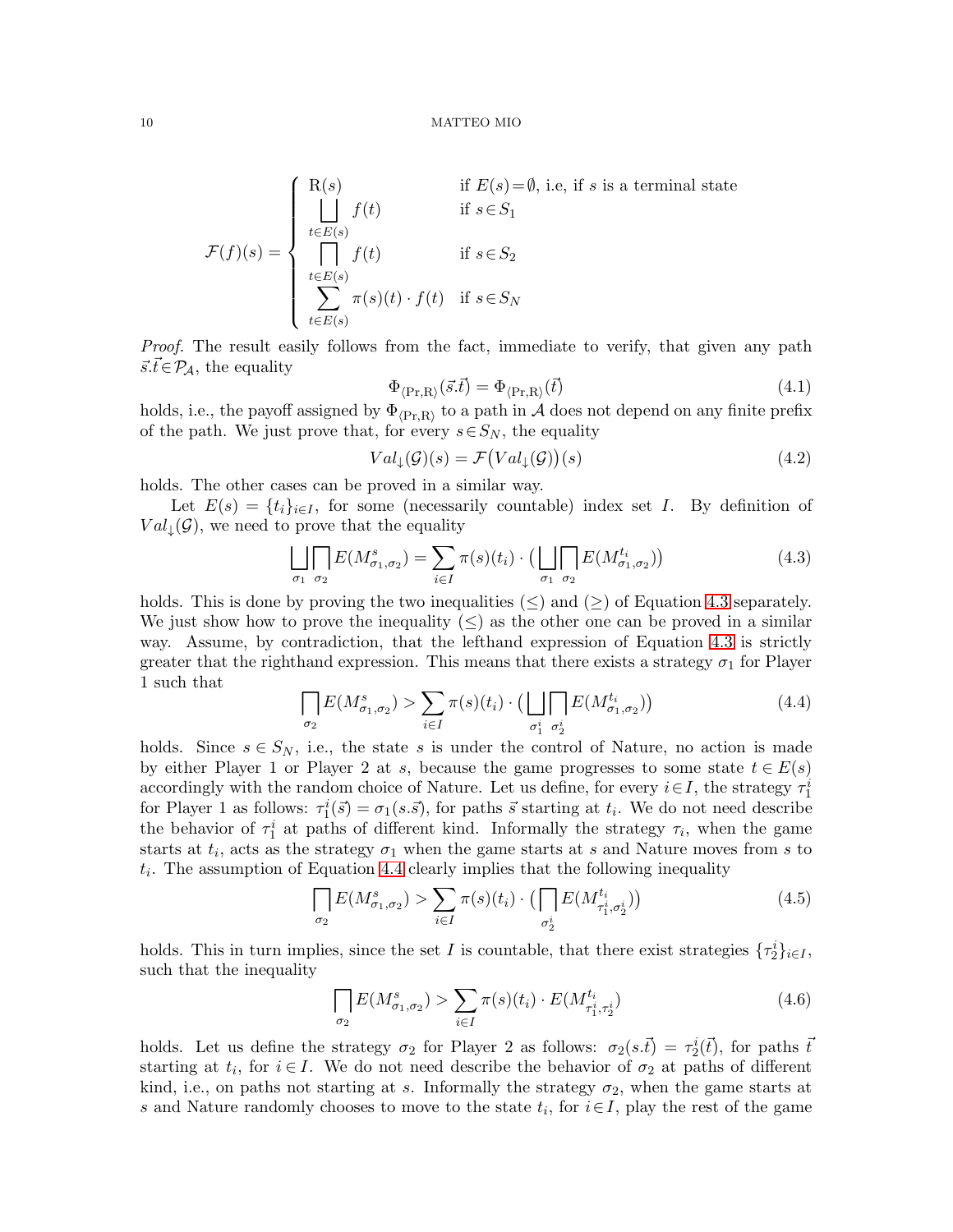

<span id="page-10-1"></span>Figure 2: Markov chain  $M^s_{\sigma_1,\sigma_2}$ 

as the strategy  $\tau_2^i$  would when the game starts at  $t_i$ . It then follows from Equation [4.6](#page-9-2) that the following inequality

<span id="page-10-0"></span>
$$
E(M^s_{\sigma_1, \sigma_2}) > \sum_{i \in I} \pi(s)(t_i) \cdot E(M^{t_i}_{\tau^i_1, \tau^i_2}) \tag{4.7}
$$

holds.

We have just proved how the truth of Equation [4.7](#page-10-0) follows from the assumption of Equation [4.2.](#page-9-3) We now derive the desired contradiction, by proving that Equation [4.7](#page-10-0) does not hold because its two expression are equivalent.

It follows immediately from the definition of the strategies  $\{\tau_1^i\}_{i\in I}$  and  $\sigma_2$ , that the Markov chain  $M^s_{\sigma_1,\sigma_2}$  can be depicted as if Figure [2,](#page-10-1) where the letters  $i, j$  range over I, the value labeling the edge connecting s with  $t_j$  stands for  $\pi(s)(t_i)$  and highlights the fact that that edge is chosen by Nature with probability  $\lambda_i$ , and the subtree of  $M^s_{\sigma_1,\sigma_2}$  rooted at the state  $t_i$  is precisely the Markov chain  $M_{\tau_1^i, \tau_2^i}^{t_i}$  induced by the strategies  $\tau_1^i$  and  $\tau_2^i$  at the starting state  $t_i$ .

It follows from Definition [4.7](#page-6-0) that the probability measure  $\mathbb{P}_{M_{\sigma_1,\sigma_2}}$  induced by  $M_{\sigma_1,\sigma_2}^s$ assigns probability 0 to the set of paths not starting at the state s. It then follows that the equality

$$
E(M^s_{\sigma_1,\sigma_2}) \stackrel{\text{def}}{=} \int_{\mathcal{P}_{\mathcal{A}}} \Phi_{\langle \text{Pr}, \text{R} \rangle} d\mathbb{P}^s_{\sigma_1,\sigma_2} = \sum_{i \in I} \big( \int_{O_{s.t_i}} \Phi_{\langle \text{Pr}, \text{R} \rangle} d\mathbb{P}^s_{\sigma_1,\sigma_2} \big).
$$

holds, where  $O_{s,t_i}$  denotes the open set of paths having s and  $t_i$  as first and second state respectively. Furthermore, again by Definition [4.7,](#page-6-0) the probability measure  $\mathbb{P}_{M^s_{\sigma_1,\sigma_2}}$  assigns probability  $\pi(s)(t_i)$  to the set  $O_{s,t_i}$ . From this observation, the previous considerations on the structure of  $M^s_{\sigma_1,\sigma_2}$  and its sub-Markov chains  $M^{t_i}_{\tau_1^i,\tau_2^i}$  and Equation [4.1,](#page-9-4) it follows immediately that the equality

$$
\frac{1}{\pi(s)(t_i)} \cdot \left( \int_{O_{s.t_i}} \Phi_{\langle \text{Pr}, \text{R} \rangle} d \; \mathbb{P}^s_{\sigma_1, \sigma_2} \right) = \int_{\mathcal{P}} \Phi_{\langle \text{Pr}, \text{R} \rangle} d \; \mathbb{P}^{t_i}_{\tau_1^i, \tau_2^i}
$$

holds, where  $\mathbb{P}^{t_i}$  $\tau_i^i$  is the probability measure over paths induced by the Markov chain  $M_{\tau_1^i, \tau_2^i}^{t_i}$ . This concludes the proof.  $\Box$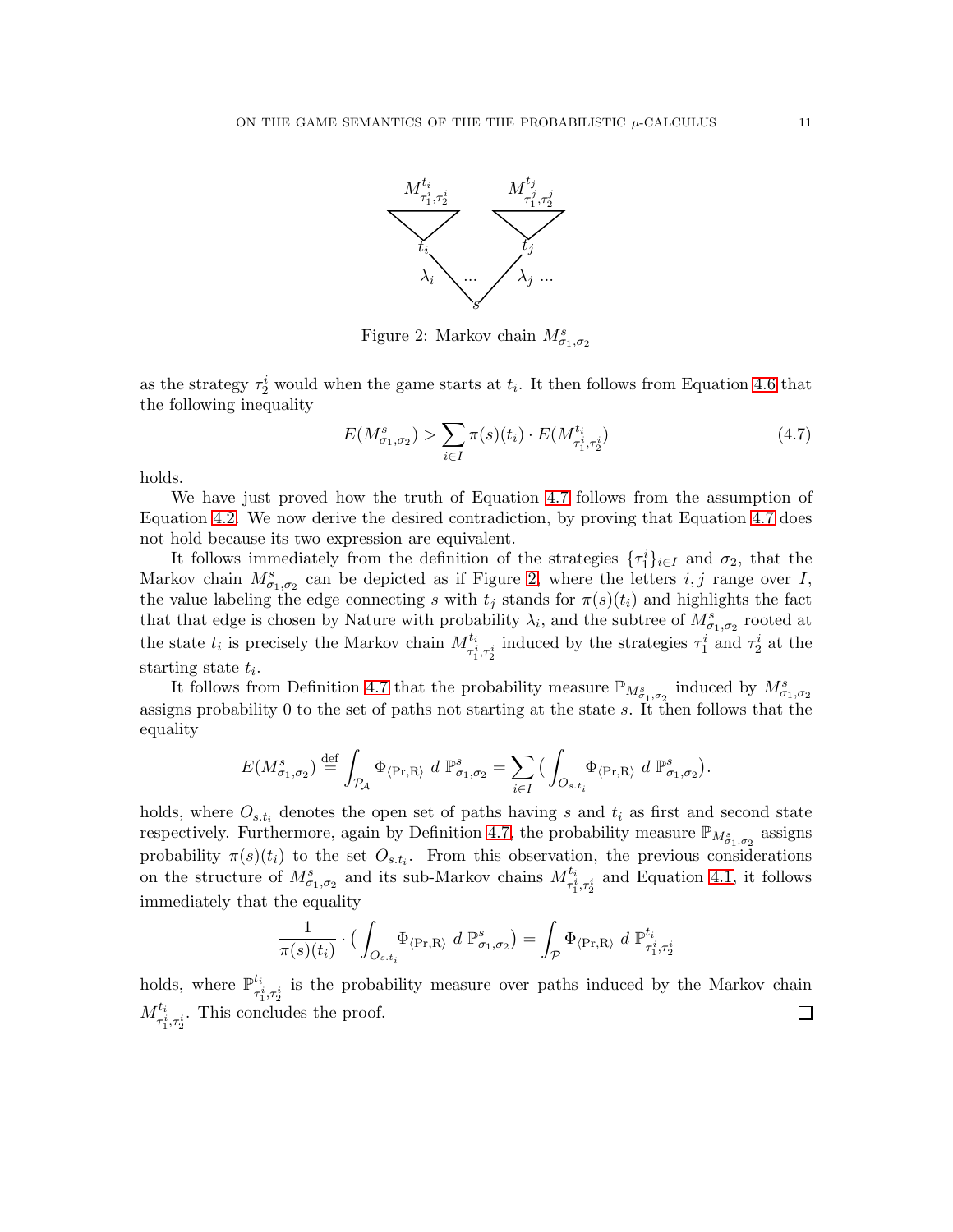# 5. STOCHASTIC PARITY GAMES FOR PL $\mu$

<span id="page-11-0"></span>In this section we define the *game semantics* of the probabilistic modal  $\mu$ -calculus, in terms of  $2\frac{1}{2}$ -player parity games.

Given a PLTS  $\langle P, \{\stackrel{a}{\longrightarrow}\}_{{a\in L}}\rangle$ , a pL $\mu$  formula F and an interpretation  $\rho$  of the variables, we denote with  $\mathcal{G}_{\rho}^F$  the parity game  $\langle A, \Phi_{\langle \text{Pr}, \text{R} \rangle} \rangle$  formally defined as follows. The state space of the arena  $\mathcal{A} = \langle (S, E), \{S_1, S_2, S_N\}, \pi \rangle$ , is the set  $S = (P \times Sub(F)) \cup (\mathcal{D}(P) \times Sub(F))$  of pairs of states  $p \in P$  or probability distributions  $d \in \mathcal{D}(P)$ , and subformulas  $G \in Sub(F)$ . The transition relation E is defined as  $E(\langle d, G \rangle) = \{ \langle p, G \rangle \mid p \in supp(d) \}$  for every probability distribution  $d \in \mathcal{D}(P)$  and  $E(\langle p, G \rangle)$ , for  $p \in P$ , is defined by case analysis on the outermost connective of G as follows:

- (1) if  $G = X$ , with X free in F, then  $E(\langle p, G \rangle) = \emptyset$ .
- (2) if  $G = X$ , with X bound in F by the subformula  $\star X.H$ , with  $\star \in {\{\mu, \nu\}}$ , then  $E({\langle p, G \rangle}) =$  $\{\langle p, H\rangle\}.$
- (3) if  $G=\star X.H$ , with  $\star \in {\mu, \nu}$ , then  $E(\langle p, G \rangle) = {\langle p, H \rangle}.$
- (4) if  $G = \langle a \rangle H$  or  $G = [a] H$  then  $E(\langle p, G \rangle) = {\langle d, H \rangle | p \stackrel{a}{\longrightarrow} d}.$
- (5) if  $G = H \vee H'$  or  $G = H \wedge H'$  then  $E(\langle p, G \rangle) = {\langle p, H \rangle, \langle p, H' \rangle}$

The partition  $\{S_1, S_2, S_N\}$  is defined as follows: every state  $\langle p, G \rangle$  with G's main connective in  $\{\langle a \rangle, \vee, \mu X\}$  or with  $G=X$  where X is a  $\mu$ -variable, is in  $S_1$ . Dually every state  $\langle p, G \rangle$ with G's main connective in  $\{[a], \wedge, \nu X\}$  or with  $G = X$  where X is a  $\nu$ -variable, is in  $S_2$ . Every state  $\langle d, G \rangle$  is in  $S_N$ . Finally, the terminal states  $\langle p, X \rangle$ , with X free in F, are in  $S_1$  by convention. The probability transition function  $\pi: S_N \to \mathcal{D}(S)$  is defined as  $\pi(\langle d, G \rangle)(\langle p, G \rangle) = d(p)$ . The priority assignment Pr is defined as usual in  $\mu$ -calculus games (see, e.g., [\[5\]](#page-20-9)). The priority assigned to the states  $\langle p, X \rangle$ , with X a  $\mu$ -variable, is a positive odd number; dually the priority assigned to the states  $\langle p, X \rangle$ , with X a v-variable, is a positive even number. Moreover  $Pr(\langle p, X \rangle) > Pr(\langle p', X' \rangle)$  if X subsumes X' in F. All other states get priority 0. The terminal reward assignment R is defined as  $R(\langle p, X \rangle) = \rho(X)(p)$ for every terminal state  $\langle p, X \rangle$  with X free in F. All other terminal states in  $\mathcal{G}_{\rho}^F$  are either of the form  $\langle p,\langle a\rangle H\rangle$  or  $\langle p,[a]H\rangle$ , with  $\{d | p \stackrel{a}{\longrightarrow} d\} = \emptyset$ . The reward assignment R is defined on these terminal states as follows:  $R(\langle p, \langle a \rangle H \rangle) = 0$  and  $R(\langle p, [a] H \rangle) = 1$ . This implements the policy that a player loses if they get stuck at these kind of states.

Observe that from the above definitions, in general, a pL $\mu$  game state  $s \in S_1 \cup S_2$  can have uncountably many E-successors. However the set  $supp(\pi(s))$  of E-successors of any state  $s \in S_N$  is at most countable.

We are now ready to state our main theorem which asserts that every  $pL\mu$ -game is determined, and that the value of the game at each state  $\langle p, F \rangle$  coincides with the denotational interpretation  $\llbracket F \rrbracket_{\rho}$  at p.

<span id="page-11-1"></span>**Theorem 5.1.** Given an arbitrary PLTS  $\langle P, \{\stackrel{a}{\longrightarrow}\}_{{a\in L}}\rangle$ , for every pL $\mu$  formula F, interpretation  $\rho$  and process-state  $p \in P$ , the following equalities hold:

$$
[[F]]\rho(p) = Val_{\downarrow}(\mathcal{G}_{\rho}^{F})(\langle p, F \rangle) = Val_{\uparrow}(\mathcal{G}_{\rho}^{F})(\langle p, F \rangle).
$$

In particular  $pL\mu$  games are determined.

The proof of theorem [5.1](#page-11-1) is carried out in full detail in Section [6.](#page-12-0)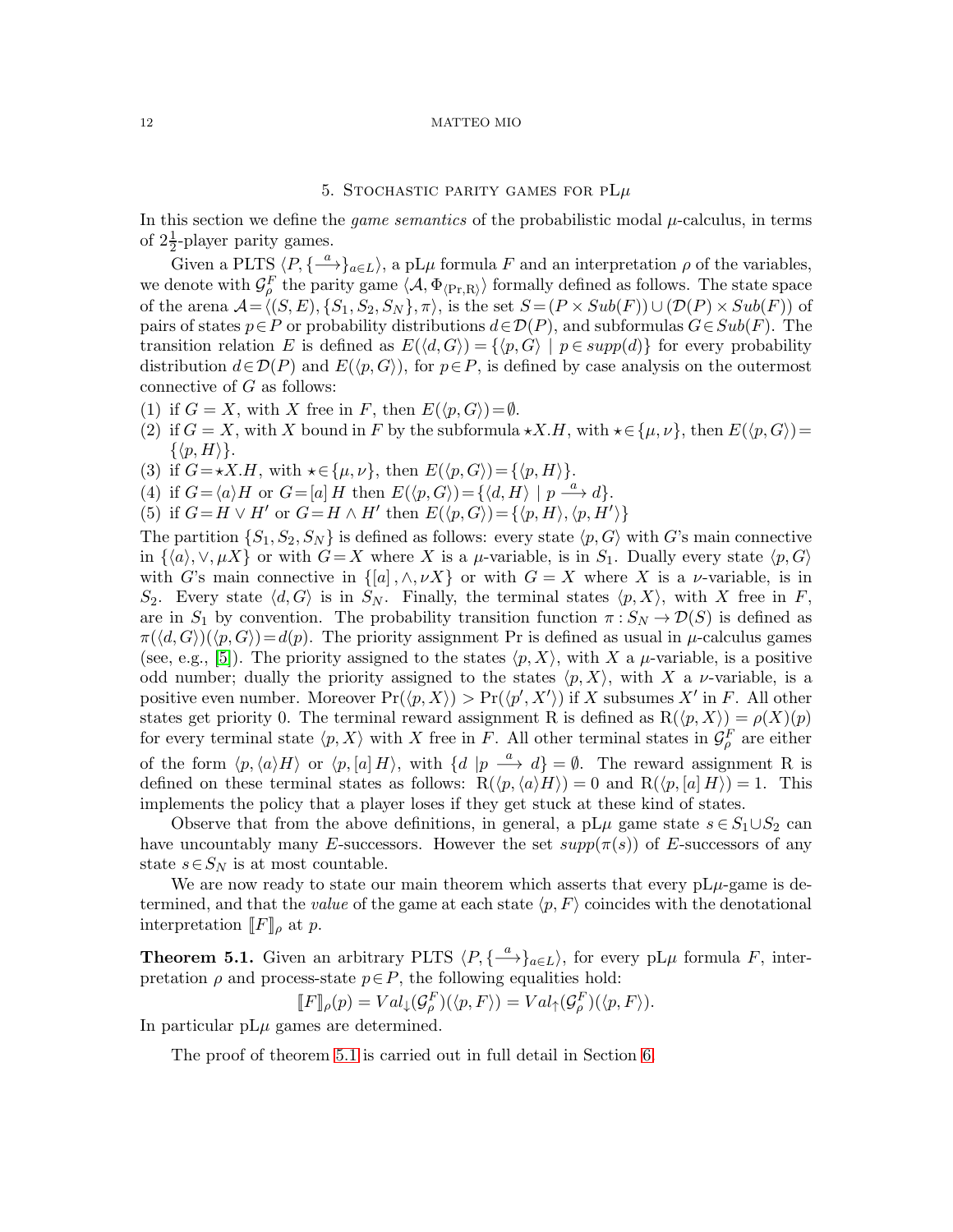# 6. Proof of Theorem [5.1](#page-11-1)

<span id="page-12-0"></span>As anticipated in the introduction, the main difficulty in proving Theorem [5.1](#page-11-1) is that in general, as stated in Proposition [4.18,](#page-8-0) optimal strategies, or even memoryless  $\epsilon$ -optimal strategies may not exist in a given  $pL\mu$ -game. This compels us to use a different technique than the one adopted in, e.g.,  $[21, 15]$  $[21, 15]$ , which is based on the existence of optimal memoryless strategies. Moreover, as observed earlier, since  $pL\mu$ -games might have states with uncountably many successors, even the determinacy of  $pL\mu$ -games does not follow directly from Theorem [4.14.](#page-8-1)

The proof technique we adopt is similar to the *unfolding method* of [\[5\]](#page-20-9). The unfolding method can be roughly described as a technique for proving properties of (some sort of) two-player parity games by induction on the number of priorities used in the game. Usually, the first step is to prove that the property under consideration holds for all parity games with just one priority. Then the the general result for games with  $n+1$  priorities follows by some argument making use of the inductive hypothesis. In our setting we are interested in  $pL\mu$ -games of the form  $\mathcal{G}_{\rho}^F$ , and the property we want to prove is that the lower and upper values of these games coincide with the denotational value of F under the interpretation  $\rho$ . We prove this by induction of the structure of  $F$  rather than on the number of priorities used in the game  $\mathcal{G}_{\rho}^{F}$ . This allows a more transparent and arguably simpler proof.

More formally we shall prove, by induction on the structure of the formulas, that the following equations hold for every PLTS  $\mathcal{L} = \langle P, \{\frac{a}{\longrightarrow}\}_{{a \in L}}\rangle$ , pL $\mu$  formula F and [0, 1]interpretation  $\rho$  of the variables:

<span id="page-12-1"></span>
$$
\forall G \in Sub(F), \quad [G]_{\rho}(p) = Val_{\downarrow}(G_{\rho}^{G})(\langle p, G \rangle) = Val_{\uparrow}(G_{\rho}^{G})(\langle p, G \rangle).
$$
 (6.1)

**Base case: G**=**X**, for some variable  $X \in Var$ .

For every process state  $p \in P$  and every interpretation  $\rho$ , the equality  $\llbracket X \rrbracket_{\rho}(p) = \rho(X)(p)$ holds by Definition [3.4.](#page-4-0) In the game  $\mathcal{G}^X_\rho$  the state  $\langle p, X \rangle$  is *terminal* (and therefore the game immediately terminates when starting at this state) and the terminal reward assignment R is defined as  $R(\langle p, X \rangle) = \rho(X)(p)$ . The desired result [\(6.1\)](#page-12-1) then follows by application of Proposition [4.19.](#page-8-2)

# Inductive case  $G = G_1 \vee G_2$ .

For every process state  $p \in P$  and every interpretation  $\rho$ , we have by Definition [3.4](#page-4-0) that  $[[G_1 \vee G_2]]_p(p)=[G_1]]_p(p) \sqcup [[G_2]]_p(p)$  holds. Let us consider the state  $\langle p, G_1 \vee G_2 \rangle$  of the game  $\mathcal{G}_{\rho}^{G_1 \vee G_2}$ . This state is in  $S_1$ , i.e., under the control of Player 1, which can choose to move either to  $\langle p, G_1 \rangle$  or  $\langle p, G_2 \rangle$ . Observe that once the state  $\langle p, G_1 \vee G_2 \rangle$  is left after the initial move, it is not reachable again in the game. Moreover, once the state  $\langle p, G_i \rangle$  is reached,  $i \in \{1, 2\}$ , the rest of the game is identical to the game  $\mathcal{G}_{\rho}^{G_i}$  (starting at  $\langle p, G_i \rangle$ ). If follows from these observations that the equality

<span id="page-12-2"></span>
$$
Val_{\star}(\mathcal{G}_{\rho}^{G})(\langle p, G_{i} \rangle) = Val_{\star}(\mathcal{G}_{\rho}^{G_{i}})(\langle p, G_{i} \rangle)
$$
\n(6.2)

holds, for  $i \in \{1,2\}$  and  $\star \in \{\uparrow,\downarrow\}$ . By induction hypothesis we know that the equalities

<span id="page-12-3"></span>
$$
[\![G_i]\!]_\rho(p) = Val_\downarrow(\mathcal{G}_\rho^{G_i})(\langle p, G_i \rangle) = Val_\uparrow(\mathcal{G}_\rho^{G_i})(\langle p, G_i \rangle) \tag{6.3}
$$

hold, for  $i \in \{1,2\}$  and  $\star \in \{\uparrow,\downarrow\}$ . The desired result [\(6.1\)](#page-12-1) then follows immediately from equations [6.2](#page-12-2) and [6.3](#page-12-3) by application of Proposition [4.19.](#page-8-2)

Inductive case  $G = G_1 \wedge G_2$ .

Similar to the previous one.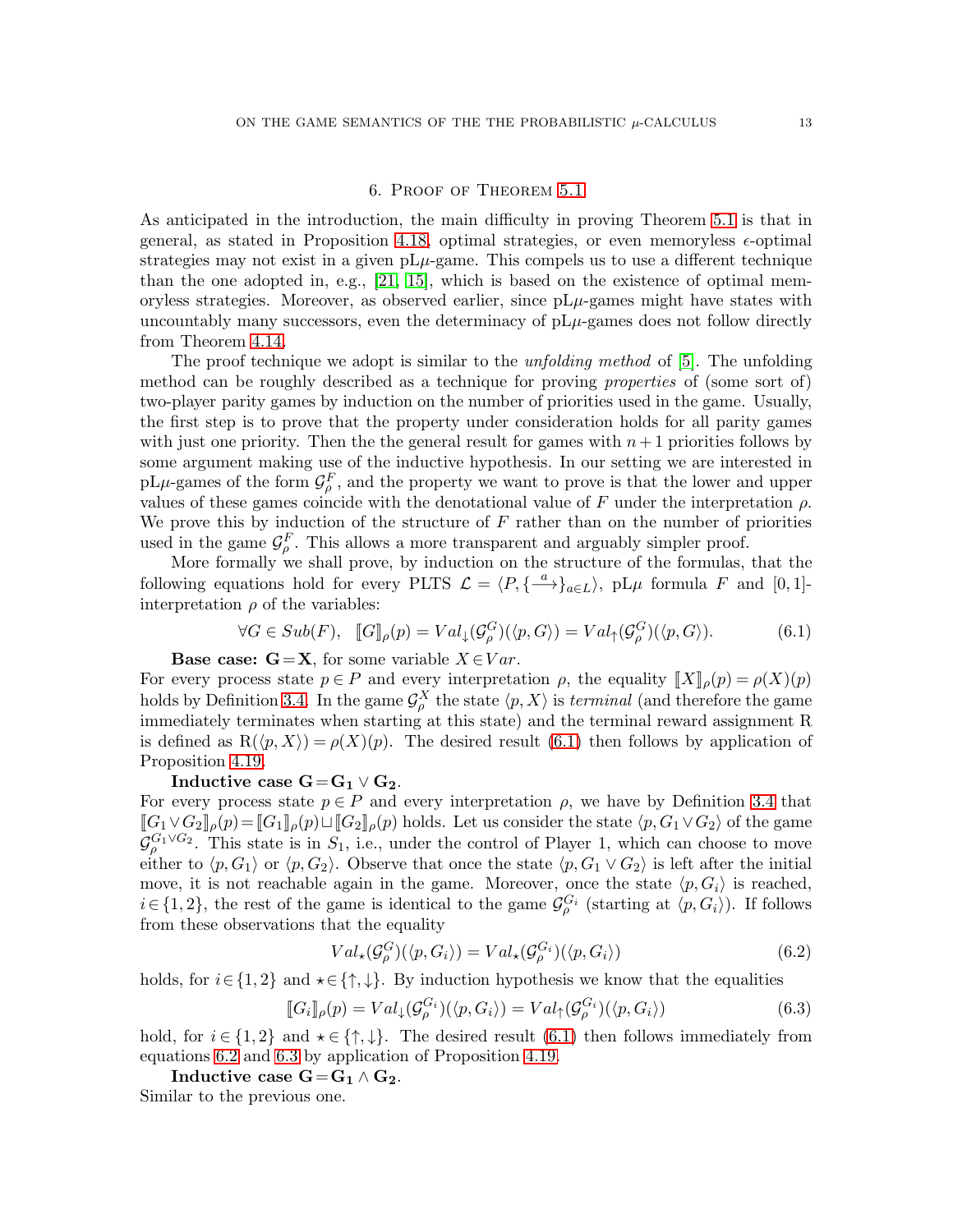# Inductive case  $G = \langle a \rangle G_1$ .

For every process state  $p \in P$  and interpretation  $\rho$ , we have that the equality  $[\langle a \rangle G_1]_{\rho}(p)$  =  $\vert \vert$  (  $p \stackrel{a}{\longrightarrow} d \quad q \in supp(d)$  $\left(\sum d(q)$ <sup>[</sup> $G_1$ ]<sub>*ρ*</sub>(*q*)) holds, by Definition [3.4.](#page-4-0) Let us consider the state  $\langle p, \langle a \rangle G_1 \rangle$  of the game  $\mathcal{G}_{\rho}^{\langle a\rangle G_1}$ . This state is in  $S_1$ , i.e., under the control of Player 1, which can move to a

state in the (possibly empty) set  $\{ \langle d, G_1 \rangle | p \stackrel{a}{\longrightarrow} d \}$ . As a first observation, note that if the set of a-successors of p, i.e., the set  $\{d \mid p \stackrel{a}{\longrightarrow} d\}$ , is empty, then  $\langle p,\langle a \rangle G_1\rangle$  is a terminal state and the terminal reward assignment R is defined as  $R(\langle p,\langle a\rangle G_1\rangle) = 0$ . The desired result [\(6.1\)](#page-12-1) then follows by Proposition [4.19.](#page-8-2) Let us then assume that  $\{d \mid p \stackrel{a}{\longrightarrow} d\} = \{d_i\}_{i \in I}$ , for some non empty index-set I. Each state  $\langle d_i, G_1 \rangle$  is under the control of Nature which moves to the state  $\langle q, G_1 \rangle$  with probability  $d_i(q)$ . More formally we have that  $\langle d_i, G_1 \rangle \in S_N$  and  $\pi(\langle d_i, G_1 \rangle)(\langle q, G_1 \rangle) = d_i(q)$ . Once the state  $\langle d_i, G_1 \rangle$  is left, and the state  $\langle q, G_1 \rangle$  is reached, the rest of the game is identical to the game  $\mathcal{G}_{\rho}^{G_1}$  (starting at  $\langle q, G_i \rangle$ ), by considerations analogous to those discussed for the case  $G = G_1 \vee G_2$  above. If follows from this observation that the equality

$$
Val_{\star}(\mathcal{G}_{\rho}^{\langle a\rangle G_{1}})(\langle q, G_{1}\rangle) = Val_{\star}(\mathcal{G}_{\rho}^{G_{1}})(\langle q, G_{1}\rangle)
$$
\n(6.4)

holds for  $\star \in \{\uparrow, \downarrow\}$ . By induction hypothesis we know that the equalities

$$
[\![G_1]\!]_\rho(q) = Val_\downarrow(\mathcal{G}_\rho^{G_1})(\langle q, G_1 \rangle) = Val_\uparrow(\mathcal{G}_\rho^{G_1})(\langle q, G_1 \rangle) \tag{6.5}
$$

hold, where  $\star \in \{\uparrow, \downarrow\}$ , for every process state q. By applying twice the result of Proposition [4.19](#page-8-2) it then follows that

$$
Val_{\star}(\mathcal{G}_{\rho}^{\langle a\rangle G_{1}})(\langle d_{i}, G_{1}\rangle) = \sum_{q \in supp(d)} d(q) \cdot [G_{1}]_{\rho}(q)
$$
\n(6.6)

for  $\star \in \{\uparrow, \downarrow\}$  and every  $d_i \in E(p)$ , and

$$
Val_{\star}(\mathcal{G}_{\rho}^{\langle a\rangle G_{1}})(\langle p,\langle a\rangle G_{1}\rangle) = \bigsqcup_{p\longrightarrow d} \left(\sum_{q\in supp(d)} d(q)\cdot [G_{1}]_{\rho}(q)\right)
$$
(6.7)

hold as desired.

Inductive case  $G=[a] G_1$ .

Similar to the previous one.

# Inductive case  $G = \mu X.G_1$ .

For every process state p and every interpretation  $\rho$  we have, by Definition [3.4,](#page-4-0) that the following equality holds:

$$
[\![\mu X. G_1]\!]_\rho(p) \stackrel{\text{def}}{=} \text{Ifp}\Big(\lambda f \in [0,1]^P \cdot \big( [\![G_1]\!]_{\rho[f/X]} \big) \Big)(p).
$$

By the Knaster-Tarski theorem, the previous equation can be rewritten as:

$$
[\![\mu X. G_1]\!]_\rho(p) = \bigsqcup_{\alpha} [[G_1]\!]_\rho^\alpha,\tag{6.8}
$$

where  $\alpha$  ranges over the ordinals, and  $[\![G_1]\!]^\alpha_\rho$  is defined as  $\bigsqcup_{\beta<\alpha} [ \![G_1]\!]^\beta_{\rho} [ \![G_1]\!]^\beta_\rho/X ]$ . Let us denote with  $\gamma$  the least ordinal such that  $[[G_1]]_p^{\gamma} = [[\mu X. G_1]]_p$ , and with  $\rho_{\gamma} \in [0, 1]^p$  the interpretation  $\rho[[G_1]]_p^{\gamma}/X]$ . Thus, the following equation holds:

$$
\llbracket G_1 \rrbracket_{\rho_\gamma} = \llbracket \mu X. G_1 \rrbracket_{\rho}.
$$
\n(6.9)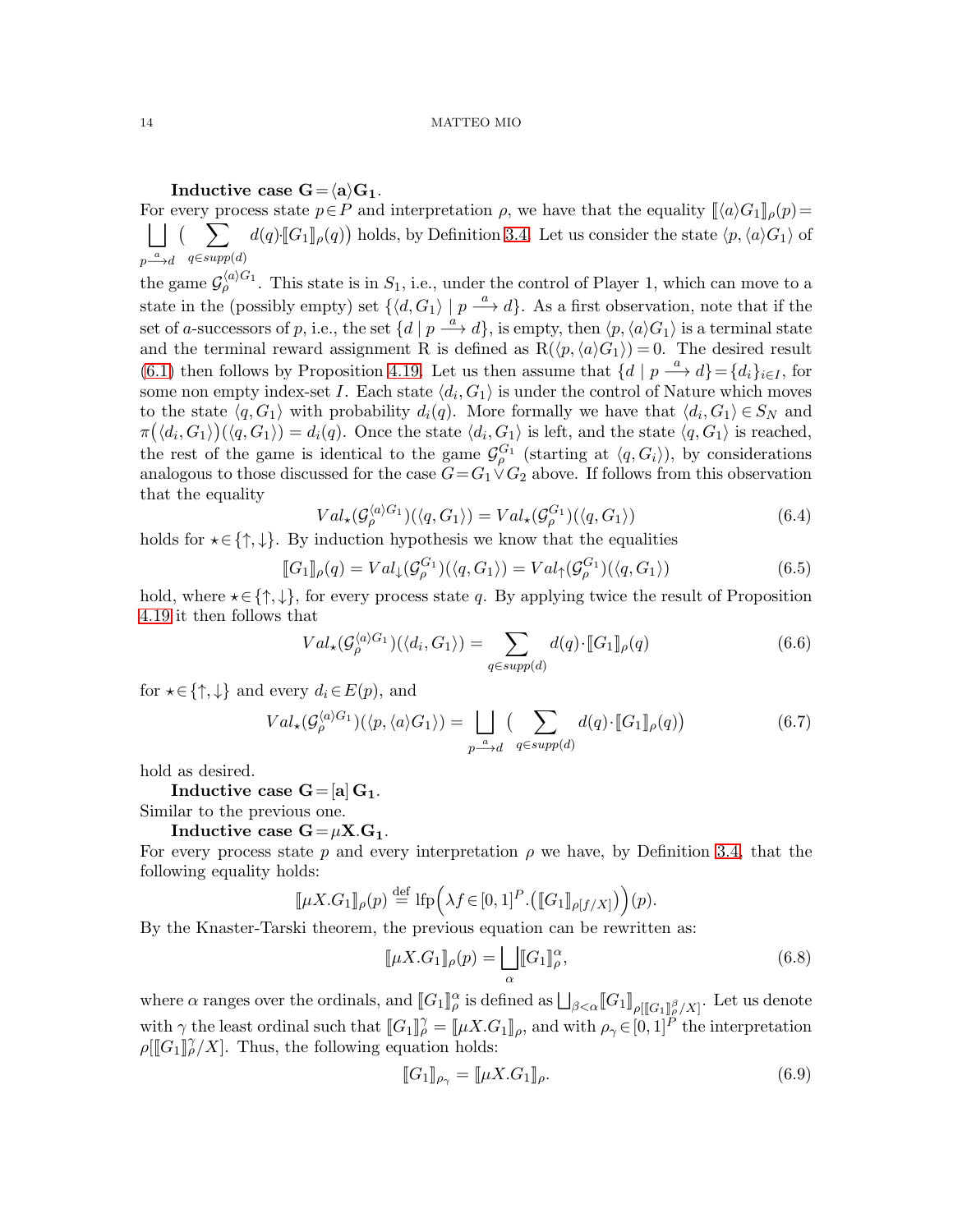Let us now turn our attention to the  $2\frac{1}{2}$ -player parity game  $\mathcal{G}_{\rho}^{\mu X.G_1}$ . Our goal is to prove Equation [6.1,](#page-12-1) i.e., that the following equalities

<span id="page-14-0"></span>
$$
[\![\mu X. G_1]\!]_\rho(p) = Val_\downarrow(\mathcal{G}_\rho^{\mu X. G_1})(\langle p, \mu X. G_1 \rangle) = Val_\uparrow(\mathcal{G}_\rho^{\mu X. G_1})(\langle p, \mu X. G_1 \rangle) \tag{6.10}
$$

hold, for every  $p \in P$ . As a first observation, note that the state  $\langle p, \mu X. G_1 \rangle$  is not reachable by any other game state, and that it has the state  $\langle p, G_1 \rangle$  as its only successor state. It then follows by application of Proposition [4.19](#page-8-2) that, in order to prove the desired result [\(6.10\)](#page-14-0), we just have to show that the equalities

<span id="page-14-1"></span>
$$
[\![G_1]\!]_{\rho_\gamma}(p) = Val_\downarrow(\mathcal{G}^{\mu X. G_1}_{\rho})(\langle p, G_1 \rangle) = Val_\uparrow(\mathcal{G}^{\mu X. G_1}_{\rho})(\langle p, G_1 \rangle) \tag{6.11}
$$

hold. In order to improve readability, we shall denote with  $(\mu X . G_1)_{\rho}^* : P \to [0, 1]$  the function defined as  $\lambda p \in P.\left(Val_{\star}(\mathcal{G}_{\rho}^{\mu X.G_1})(\langle p,G_1 \rangle)\right)$ , for  $\star \in \{\downarrow,\uparrow\}.$  Thus, Equation [6.11](#page-14-1) can be rewritten as follows:

<span id="page-14-2"></span>
$$
[\![G_1]\!]_{\rho_\gamma}(p) = (\!\!\!\mu X. G_1)\!\!\!\downarrow^{\, \downarrow}(p) = (\!\!\!\mu X. G_1)\!\!\!\downarrow^{\, \uparrow}(p). \tag{6.12}
$$

Note that the analogous functions  $\left(\big| G_1 \right)_{\rho[f/X]}^{\star}: P \to [0, 1]$  specified, for  $\star \in \{\downarrow, \uparrow\}$ , as  $\lambda p \in P.\left( Val_{\star}\left( \mathcal{G}_{o\restriction f}^{G_1} \right) \right)$  $\binom{G_1}{\rho[f/X]}(\langle p,G_1 \rangle)\Big)$ , satisfy the following equation:

<span id="page-14-3"></span>
$$
\llbracket G_1 \rrbracket_{\rho[f/X]} = \llbracket G_1 \rrbracket_{\rho[f/X]}^{\downarrow} = \llbracket G_1 \rrbracket_{\rho[f/X]}^{\uparrow}
$$
 (6.13)

for all  $f \in [0, 1]^P$ , by induction hypothesis on  $G_1$ .

We prove Equation [6.12](#page-14-2) by exploiting the similarities between the game  $\mathcal{G}_{\rho}^{\mu X.G_1}$  and the game  $\mathcal{G}_{\text{off}}^{G_1}$  ${}_{\rho[f/X]}^{G_1}$ , for every  $f \in [0,1]^P$ . The two games are indeed almost identical and differ only in the following two points:

- (1) the set of game states of  $\mathcal{G}_{\rho}^{\mu X.G_1}$  consists of the game states of  $\mathcal{G}_{off}^{G_1}$  $\varphi[f/X]$  plus the set  $\{\langle p, \mu X.G_1\rangle \mid p\in P\},\$
- (2) the states of the form  $\langle p, X \rangle$ , for  $p \in P$ , are terminal in the game  $\mathcal{G}_{\text{off}}^{G_1}$  $\varphi[f/X]$  and, instead, have the state  $\langle p, G_1 \rangle$  as unique successor in  $\mathcal{G}_{\rho}^{\mu X.G_1}$ .

The first point does not contribute to any significant difference between the two games, because, as already observed earlier, the states of the form  $\langle p, \mu X. G_1 \rangle$ , for  $p \in P$ , have a unique child and once left are not reachable again in the game, and hence can be ignored completely. Thus, in what follows, we will assume that the two games  $\mathcal{G}_{\rho}^{\mu X.G_1}$  and  $\mathcal{G}_{\rho I}^{G_1}$  $\rho[f/X]$ have the same set of states. The second point is, on the other hand, an important one. In the game  $\mathcal{G}_{\text{off}}^{G_1}$  $\varphi_{\lfloor f/X \rfloor}^{G_1}$ , when a state of the form  $\langle p, X \rangle$  is reached, the play ends with reward  $f(p)$  for Player 1. In the game  $\mathcal{G}_{\rho}^{\mu X.G_1}$ , instead, the game progresses to the state  $\langle p, G_1 \rangle$ and, from there, continues.

Given these observations it is clear that any finite path in  $\mathcal{G}_{\text{off}}^{G_1}$  $\int_{\rho[f/X]}^{\mathbf{G}_1}$  is also a finite path in  $\mathcal{G}_{\rho}^{\mu X.G_1}$ . Moreover we define the functions *count* and *tail* from finite paths in  $\mathcal{G}_{\rho}^{\mu X.G_1}$  to natural numbers and finite paths in  $\mathcal{G}_{\text{off}}^{G_1}$  $_{\rho[f/X]}^{\mathbf{G}_1}$  respectively, as follows:

$$
count(\vec{s}) = |\{\langle q, X \rangle.\langle q, G_1 \rangle \in \vec{s} \mid q \in P\}|
$$

and

$$
tail(\vec{s}) = \begin{cases} \vec{s} & \text{if } count(\vec{s}) = 0\\ \vec{t} & \text{if } \vec{s} = \vec{s'}.\langle q, X \rangle.\vec{t} \text{ and } count(\vec{t}) = 0, \text{ for } q \in P \end{cases}
$$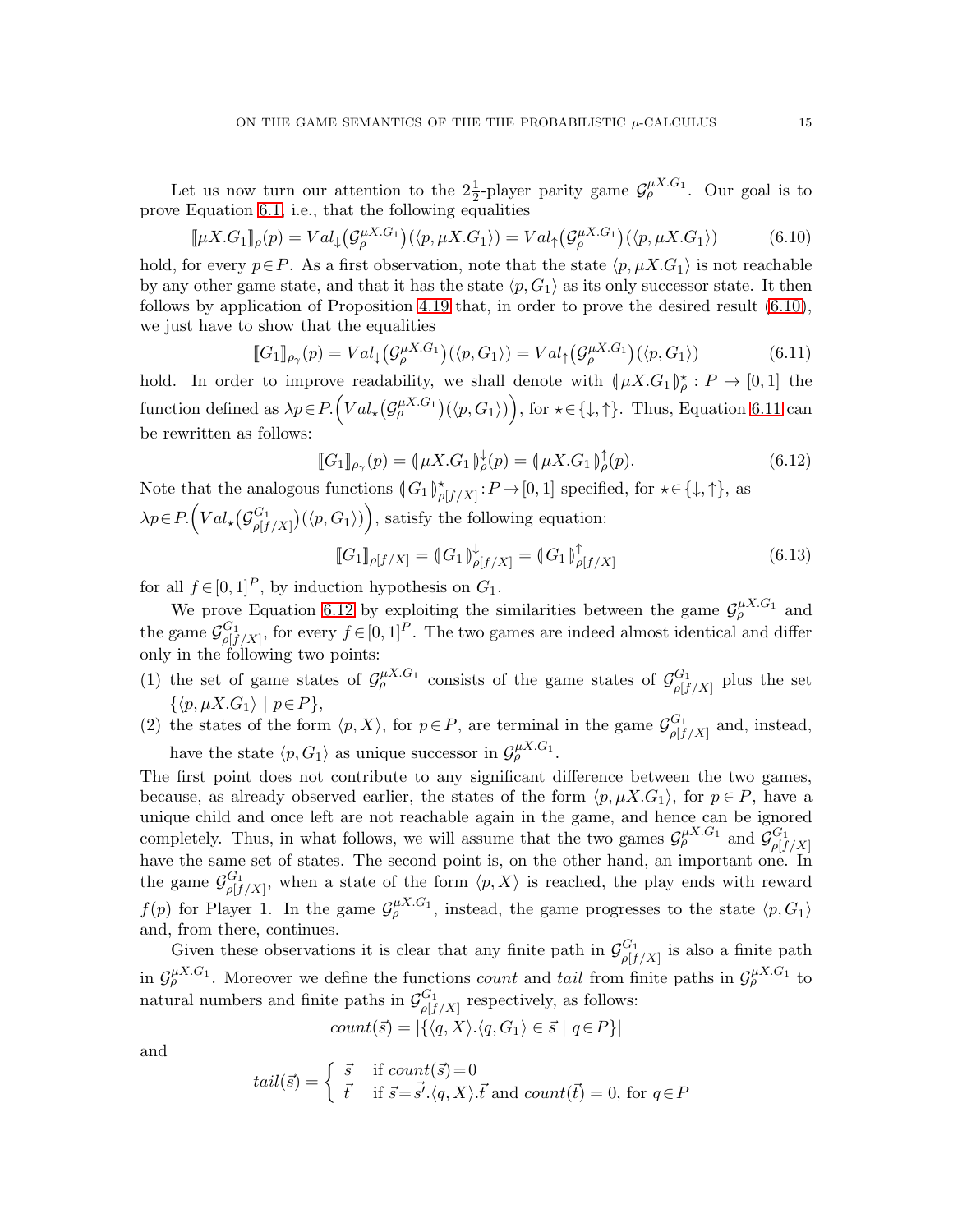In other words count  $(\vec{s})$  gives us the number of occurrences of pairs of (adjacent) states of the form  $\langle q, X \rangle$  and  $\langle q, G_1 \rangle$  in  $\vec{s}$ , for  $q \in P$ , and the finite path  $tail(\vec{s})$  is obtained by removing from  $\vec{s}$  the initial prefix up to the last occurrence of a state of the form  $\langle q, X \rangle$  (immediately followed by the state  $\langle q, G_1 \rangle$  in  $\vec{s}$ . Note that  $tail(\vec{s})$  is indeed a finite path in  $\mathcal{G}_{off}^{G_1}$  $\int_{\rho[f/X]}^{\mathbf{G}_1}$ . The function *count* extends to an operation from completed (i.e., either terminated or infinite) paths to  $\mathbb{N} \cup \{\infty\}$  as expected. Similarly, we extend the function tail to an operation from infinite paths  $\vec{s}$  in  $\mathcal{G}_{\rho}^{\mu X.G_1}$  (such that  $count(\vec{s}) < \infty$ ) to infinite paths in  $\mathcal{G}_{off}^{G_1}$  $\varphi[f/X]$ , in the obvious way.

As a further remark about the similarities between the two games  $\mathcal{G}_{\rho}^{\mu X.G_1}$  and  $\mathcal{G}_{off}^{G_1}$  $\frac{\sigma_1}{\rho[f/X]},$ observe that the priorities assigned to the states of the two games coincide (or at least the can be made to coincide) except that the states of the form  $\langle p, X \rangle$  are assigned priority 0 in  $\mathcal{G}_{\text{\tiny{off}}}^{G_1}$  $\mathcal{G}_p^{(G_1)}$  and maximal priority in  $\mathcal{G}_p^{\mu X.G_1}$ . Similarly, the terminal reward assignments of the two games coincide on all terminal states except that, on those of the form  $\langle p, X \rangle$ , the reward assignment of  $\mathcal{G}_{\rho}^{\mu X.G_1}$  is not defined since because, as observed before,  $\langle p, X \rangle$  is not a terminal state in  $\mathcal{G}_{\rho}^{\mu X.G_1}$ . It is then simple to verify that the following property holds for every completed path  $\vec{s}$  in  $\mathcal{G}_{\rho}^{\mu X.G_1}$ :

<span id="page-15-0"></span>
$$
\Phi_{\rho}^{\mu X. G_1}(\vec{s}) = \begin{cases} 0 & \text{if } count(\vec{s}) = \infty \\ \Phi_{\rho[f/X]}^{G_1}(tail(\vec{s})) & \text{otherwise} \end{cases}
$$
(6.14)

where  $\Phi_{\rho}^{\mu X.G_1}$  and  $\Phi_{\rho[f/X]}^{G_1}$  denote the payoff functions of the two games  $\mathcal{G}_{\rho}^{\mu X.G_1}$  and  $\mathcal{G}_{\rho[f]}^{G_1}$  $\rho[f/X]$ respectively. The first clause of Equation [6.14](#page-15-0) holds because the priority assigned to states of the form  $\langle p, X \rangle$  is odd and maximal in  $\mathcal{G}_{\rho}^{\mu X.G_1}$ . The second clause follows immediately by previous observations.

One last observation, which follows immediately from previous considerations about the similarities between the two games  $\mathcal{G}_{\rho}^{\mu X.G_1}$  and  $\mathcal{G}_{\rho I}^{G_1}$  $\frac{G_1}{\rho[f/X]}$ , is the following:

$$
(\mu X. G_1)_{\rho}^{\star} = (G_1)_{\rho}^{\star} [(\mu X. G_1)_{\rho}^{\star}/X] \stackrel{\text{Eq. 6.13}}{=} [G_1]_{\rho} [(\mu X. G_1)_{\rho}^{\star}/X] \tag{6.15}
$$

for  $\star \in \{\downarrow, \uparrow\}$ . By application of Equation [6.13,](#page-14-3) this implies that both  $(\mu X. G_1)_{\rho}^{\uparrow}$  and  $(\mu X. G_1)_{\rho}^{\downarrow}$  are fixed points of  $\lambda f \in [0,1]^P$ . ( $[[G_1]]_{\rho[f/X]}$ ). Note that, for all  $p \in P$ , the inequality  $(\mu X. G_1) \not\downarrow^{\downarrow}(p) \leq (\mu X. G_1) \not\downarrow^{\uparrow}(p)$  holds. Moreover the inequality  $[\mu X. G_1] \rho(p) \leq (\mu X. G_1) \not\downarrow^{\downarrow}(p)$ hods, for all  $p \in P$ , because  $[\![\mu X.G_1]\!]_\rho$  (or, equivalently,  $[\![G_1]\!]_{\rho_\gamma}$ ) is the least fixed point of  $\lambda f \in [0, 1]^P \cdot (\llbracket G_1 \rrbracket_{\rho[f/X]}).$ 

We shall prove the desired result (Equation [6.12\)](#page-14-2) by showing that, for all  $p \in P$ , the inequality

$$
(\mu X. G_1)_{\rho}^{\uparrow}(p) \stackrel{\text{def}}{=} Val^{\uparrow}(\mathcal{G}_{\rho}^{\mu X. G_1})(\langle p, G_1 \rangle) \leq [G_1]_{\rho_{\gamma}}(p) \tag{6.16}
$$

holds. We do this by constructing, for every  $\epsilon > 0$  and for every  $k \in \mathbb{N}$ , a strategy  $\sigma_2^{[k]}$  $\frac{1}{2}^{\kappa_1}$  for Player 2 in the game  $\mathcal{G}_{\rho}^{\mu X.G_1}$ , satisfying the following inequality:

<span id="page-15-1"></span>
$$
\bigsqcup_{\sigma_1} E(M_{\sigma_1, \sigma_2^{[k]}}^{\langle p, G_1 \rangle}) < [G_1]_{\rho_\gamma}(p) + \frac{\epsilon}{2^k}.\tag{6.17}
$$

Let us fix an arbitrary  $\epsilon > 0$ . In what follows, we adopt the convention of using  $\sigma$  and  $\tau$ to range over strategies in the games  $\mathcal{G}_{\rho}^{\mu X.G_1}$  and  $\mathcal{G}_{\rho_\gamma}^{G_1}$  respectively. The strategy  $\sigma_2^{[k]}$  $2^{[\kappa]}$ , for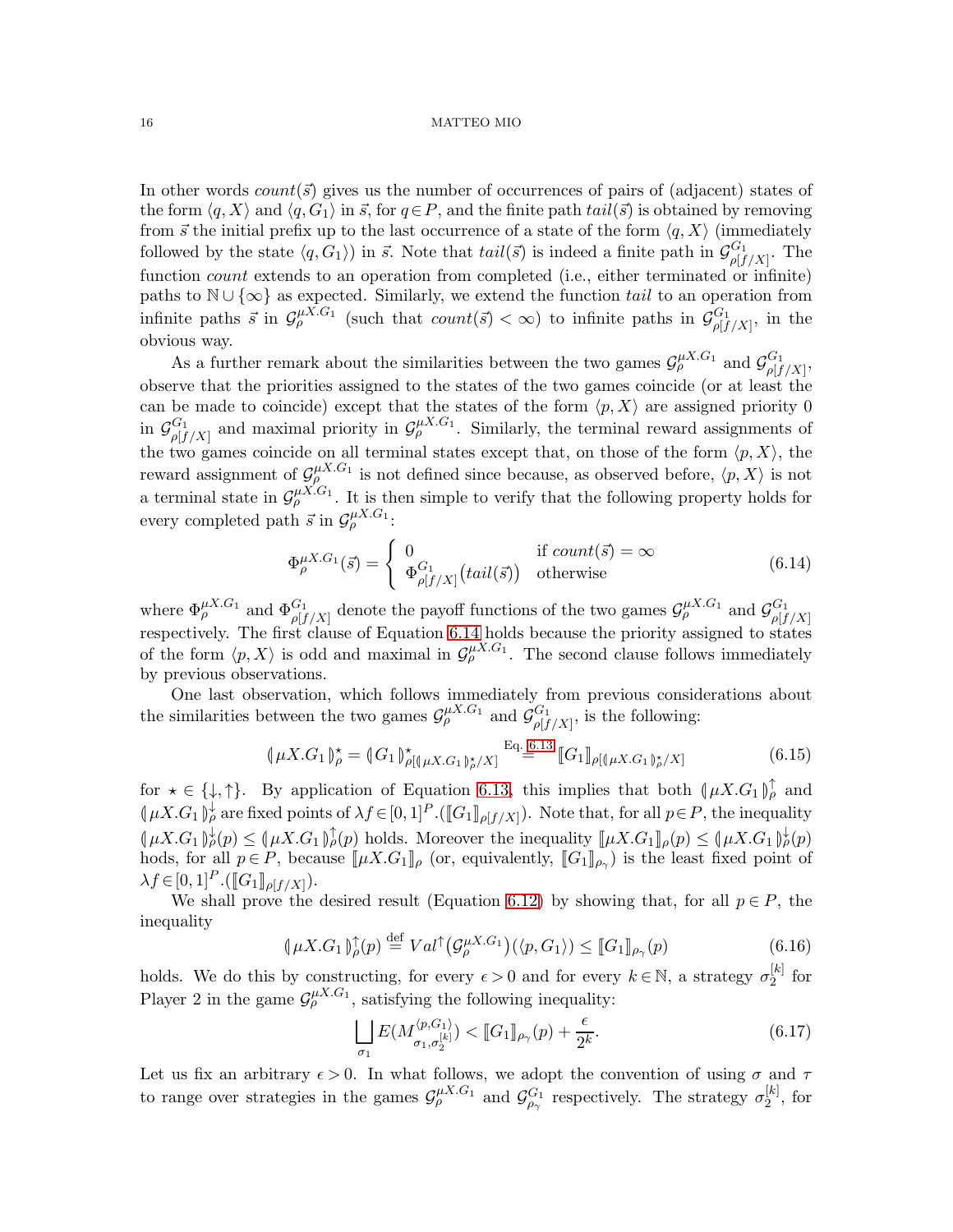$k \in \mathbb{N}$ , is built using the collection of  $\delta$ -optimal strategies  $\tau_2^{\delta}$ , with  $\delta > 0$ , for Player 2 in the game  $\mathcal{G}^{G_1}_{\rho_\gamma}$ , i.e., strategies  $\tau_2^{\delta}$  such that the inequality

<span id="page-16-1"></span>
$$
\bigsqcup_{\tau_1} M_{\tau_1, \tau_2^{\delta}}^{\langle q, G_1 \rangle} < Val_{\uparrow}(\mathcal{G}_{\rho_\gamma}^{G_1}) (\langle q, G_1 \rangle) + \delta \tag{6.18}
$$

holds, for every  $q \in P$ . The strategy  $\sigma_2^{[k]}$  $2^{k}$  is defined as follows:

$$
\sigma_2^{[k]}(\vec{s}) = \begin{cases} \tau_2^{\frac{\epsilon}{2^{k+1}}}(\vec{s}) & \text{if } count(\vec{s}) = 0\\ \sigma_2^{[k+i]}(\vec{t}) & \text{if } count(\vec{s}) = i > 0 \text{ and } \vec{t} = tail(\vec{s}) \end{cases}
$$

where the function *count* and tail have been defined earlier. The strategy  $\sigma_2^{[k]}$  $2^{\lfloor \kappa \rfloor}$  can be informally described as follows: at the beginning of the game,  $\sigma_2^{[k]}$  initially behaves as the 2 strategy  $\tau_2^{\frac{\epsilon}{2^{k+1}}}$ . If a state of the form  $\langle q, X \rangle$ , for  $q \in P$ , is ever reached, then Player 2 forgets the previous game-history and improves their strategy behaving, from the subsequent state  $\langle p, G_1 \rangle$ , as the strategy  $\sigma_2^{[k+1]}$  $\binom{[k+1]}{2}$ . Further changes of strategy, from  $\sigma_2^{[i]}$  $_2^{[i]}$  to  $\sigma_2^{[i+1]}$  $i^{i+1}, \text{ for } i \in \mathbb{N},$ are repeated every time a state of the form  $\langle q', X \rangle$  is reached, for  $q' \in P$ . This means that on a history of the form  $\vec{s} = \vec{s'} \cdot \langle q, X \rangle \cdot \vec{t}$ , where  $\langle q, X \rangle$  is the last occurrence of a state of the form  $\langle q', X \rangle$  in  $\vec{s}$ , the choice of  $\sigma_2^{[k]}$  $\binom{[k]}{2}$  at  $\vec{s}$  coincides with that of  $\sigma_2^{[k+i]}$  $2^{k+i}$  (or equivalently with  $\tau_2^{\frac{\epsilon}{2^{k+i+1}}}$ ) at  $\vec{t}$ , where  $i=count(\vec{s})$ .

In other words Player 2, using the strategy  $\sigma_2^{[k]}$  $\mathcal{Q}_2^{[k]}$ , plays in  $\mathcal{G}_{\rho}^{\mu X.G_1}$  as if they were playing in the game  $\mathcal{G}^{G_1}_{\rho_\gamma}$ , and every time a state of the form  $\langle q, X \rangle$  is reached, they re-start again (from the unique successor  $\langle q, G_1 \rangle$  of  $\langle q, X \rangle$ ) as if they ware in  $\mathcal{G}^{G_1}_{\rho_\gamma}$ , but with an improved strategy.

We now prove that, for every  $k \in \mathbb{N}$ , the strategy  $\sigma_2^{[k]}$  $\frac{1}{2}$  satisfies the desired Inequality [6.17.](#page-15-1) Let us fix an arbitrary strategy  $\sigma_1$  for Player 1 in the game  $\mathcal{G}_{\rho}^{\mu X.G_1}$ . We just need to show that the inequality

<span id="page-16-0"></span>
$$
E(M_{\sigma_1, \sigma_2^{[k]}}^{\langle p, G_1 \rangle}) < [G_1]_{\rho_\gamma}(p) + \frac{\epsilon}{2^k}
$$
\n(6.19)

holds. Let us denote with  $\mathcal{X}^n$ , for  $n \in \mathbb{N}$ , the sets of completed paths  $\vec{s}$  in  $\mathcal{G}_{\rho}^{\mu X.G_1}$  such that *count*( $\vec{s}$ ) = *n*. Let  $\mathcal{X}^{\prec n}$  be the set  $\bigcup_{i \leq n} \mathcal{X}^i$ , for  $\prec \in \{<,\leq\}$ . Similarly, let us denote with  $\mathcal{X}^{\infty}$ the set of completed paths  $\vec{s}$  in  $\mathcal{G}_{\rho}^{\mu X.G_1}$  such that  $count(\vec{s}) = \infty$ . The following equalities hold:

$$
E(M_{\sigma_1, \sigma_2^{[k]}}^{\langle p, G_1 \rangle}) \stackrel{\text{def}}{=} \int_{\mathcal{P}} \Phi_{\rho}^{\mu X. G_1} d\mathbb{P}_{\sigma_1, \sigma_2^{[k]}}^{\langle p, G_1 \rangle}
$$
  
\n
$$
=_{A} \sum_{n \in \mathbb{N}} \int_{\mathcal{X}^n} \Phi_{\rho}^{\mu X. G_1} d\mathbb{P}_{\sigma_1, \sigma_2^{[k]}}^{\langle p, G_1 \rangle} + \int_{\mathcal{X}^{\infty}} \Phi_{\rho}^{\mu X. G_1} d\mathbb{P}_{\sigma_1, \sigma_2^{[k]}}^{\langle p, G_1 \rangle}
$$
  
\n
$$
=_{B} \sum_{n \in \mathbb{N}} \int_{\mathcal{X}^n} \Phi_{\rho}^{\mu X. G_1} d\mathbb{P}_{\sigma_1, \sigma_2^{[k]}}^{\langle p, G_1 \rangle}
$$
  
\n
$$
=_{C} \prod_{n \in \mathbb{N}} \int_{\mathcal{X}^{\leq n}} \Phi_{\rho}^{\mu X. G_1} d\mathbb{P}_{\sigma_1, \sigma_2^{[k]}}^{\langle p, G_1 \rangle}
$$

The validity of equations A and C comes from countable additivity and  $\omega$ -continuity of the probability measure  $\mathbb{P}^{\langle p, G_1 \rangle}$  $\sigma_1,\sigma_2^{[k]}$ respectively, and the validity of equation B follows from the fact that  $\Phi_{\rho}^{\mu X.G_1}(\vec{s}) = 0$ , for every  $\vec{s} \in \mathcal{X}^{\infty}$  (see Equation [6.14\)](#page-15-0).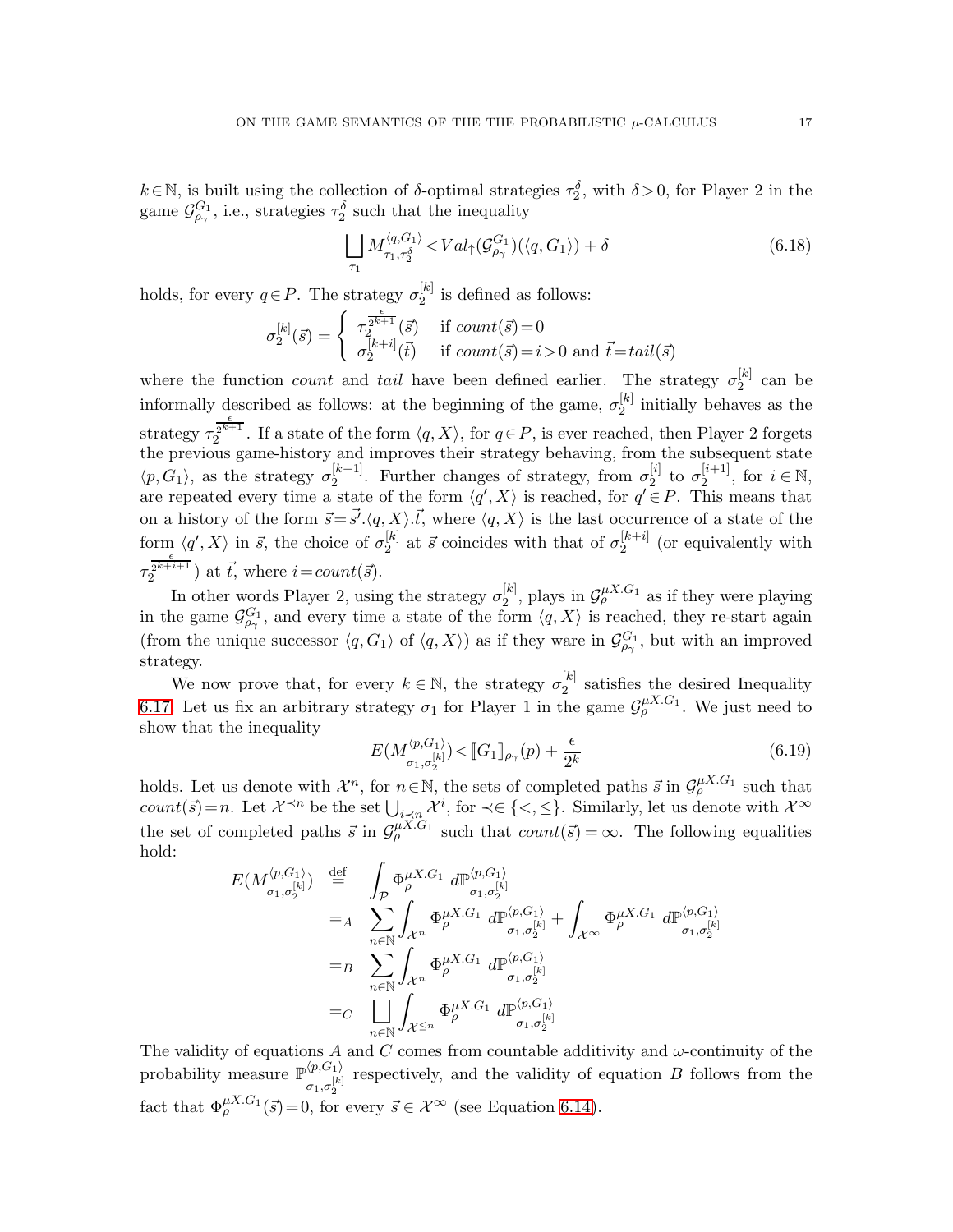

<span id="page-17-1"></span>Figure 3: Markov chain  $M^{\langle p, G_1 \rangle}_{[k]}$  $\sigma_1,\sigma_2^{[k]}$ in  $\mathcal{G}_{\rho}^{\mu X. G_1}$ 

We now prove, by induction on the natural numbers, that for every  $n \in \mathbb{N}$  the inequality

<span id="page-17-0"></span>
$$
\int_{\mathcal{X}^{\leq n}} \Phi_{\rho}^{\mu X. G_1} d\mathbb{P}_{\sigma_1, \sigma_2^{[k]}}^{\langle p, G_1 \rangle} < [G_1]_{\rho_\gamma}(p) + \sum_{i \leq n} \frac{\epsilon}{2^{k+i+1}} \tag{6.20}
$$

holds. This clearly implies the desired Inequality [6.19](#page-16-0) because the indentiy G n∈N  $\sum$ i≤n  $\epsilon$  $\frac{c}{2^{k+i+1}} =$ 

 $\epsilon$ 2  $\frac{1}{k}$  holds. Suppose, by inductive hypothesis, that the inequality [\(6.20\)](#page-17-0) holds for all  $m < n$ , for some  $n \in \mathbb{N}$ . The Markov chain  $M^{(p, G_1)}_{[k]}$  $\sigma_1,\sigma_2^{[k]}$ can be depicted as in figure [3](#page-17-1) where the triangle (denoted by  $\mathcal{X}^0$ ) represents the set of paths in  $M^{(p,G_1)}_{[k]}$  $\sigma_1,\sigma_2^{[k]}$ never reaching a state of the form  $\langle q, X \rangle$ , for  $q \in P$ , and the finite paths (denoted by  $\vec{t}_i$ ) connecting the root  $\langle p, G_1 \rangle$  with the node  $\langle q_i, X \rangle$ , for  $i \in I \subseteq \mathbb{N}$ , are the prefixes (up to the first occurrence of a state of the form  $\langle q_i, X \rangle$  of all paths  $\vec{s}$  in  $M_{[k]}^{\langle p, G_1 \rangle}$  $\overline{\zeta}_{\sigma_1,\sigma_2^{[k]}}$  of the form  $\vec{s} = \vec{t}_i \cdot \langle q_i, G_1 \rangle \cdot \vec{s'}$ . The sub-Markov chains rooted at  $\vec{t}_i$  (having  $\langle q_i, G_1 \rangle$  as initial state) are denoted by  $M_i$ , for  $i \in I$ .

Note that every path  $\vec{s} \in \mathcal{X}^{\leq n}$  is either a path in  $\mathcal{X}^0$ , i.e., does not have any occurrences of states of the form  $\langle q, X \rangle$ , or is in  $\bigcup_{0 < j \le n} \mathcal{X}^j$ . Moreover observe that any path  $\vec{s} \in \bigcup_{0 < j \le n} \mathcal{X}^j$ in  $M_{\epsilon}^{\langle p,G_1 \rangle}$  $\sigma_1^\epsilon, \sigma_2^{[k]}$ , i.e., any path in  $M_{\text{G/N}}^{\langle p, G_1 \rangle}$  $\sigma_1^\epsilon, \sigma_2^{[k]}$ that reaches at least once (and at most  $n$  times) a state of the form  $\langle q, X \rangle$ , can be uniquely written as the concatenation  $\vec{s} = \vec{t_i} \cdot \vec{s'}$  of some finite path  $\vec{t}_i$  (ending in the state  $\langle q_i, X \rangle$ , which is the first occurrence of a state of this shape in  $\vec{s}$ ) and some completed path  $\vec{s'} \in \mathcal{X}^{< n}$ , which is necessarily starting at the state  $\langle q_i, G_1 \rangle$ . Let us denote with  $\vec{t}_i \cdot \mathcal{X}^{\leq n}$ , for  $i \in I$ , the set of paths  $\vec{s} \in \bigcup_{0 \leq j \leq n} \mathcal{X}^j$  of the form  $\vec{t}_i \cdot \vec{s'}$ , with  $\vec{s'} \in \mathcal{X}^{< n}$ . Given the previous observations, and since the set I is countable, the following equality holds:

<span id="page-17-2"></span>
$$
\int_{\mathcal{X}^{\leq n}} \Phi_{\rho}^{\mu X. G_1} d\mathbb{P}_{\sigma_1, \sigma_2^{[k]}}^{(p, G_1)} = \int_{\mathcal{X}^0} \Phi_{\rho}^{\mu X. G_1} d\mathbb{P}_{\sigma_1, \sigma_2^{[k]}}^{(p, G_1)} + \sum_{i \in I} \int_{\vec{t}_i, \mathcal{X}^{
$$

Moreover, denoting by  $\pi(\vec{t}_i)$ , for  $i \in I$ , the multiplication of all probabilities appearing in the probabilistic steps of the path  $\vec{t}_i$ , it is simple to check that the following equality holds:

<span id="page-17-3"></span>
$$
\int_{\vec{t}_i \cdot \mathcal{X}^{(6.22)
$$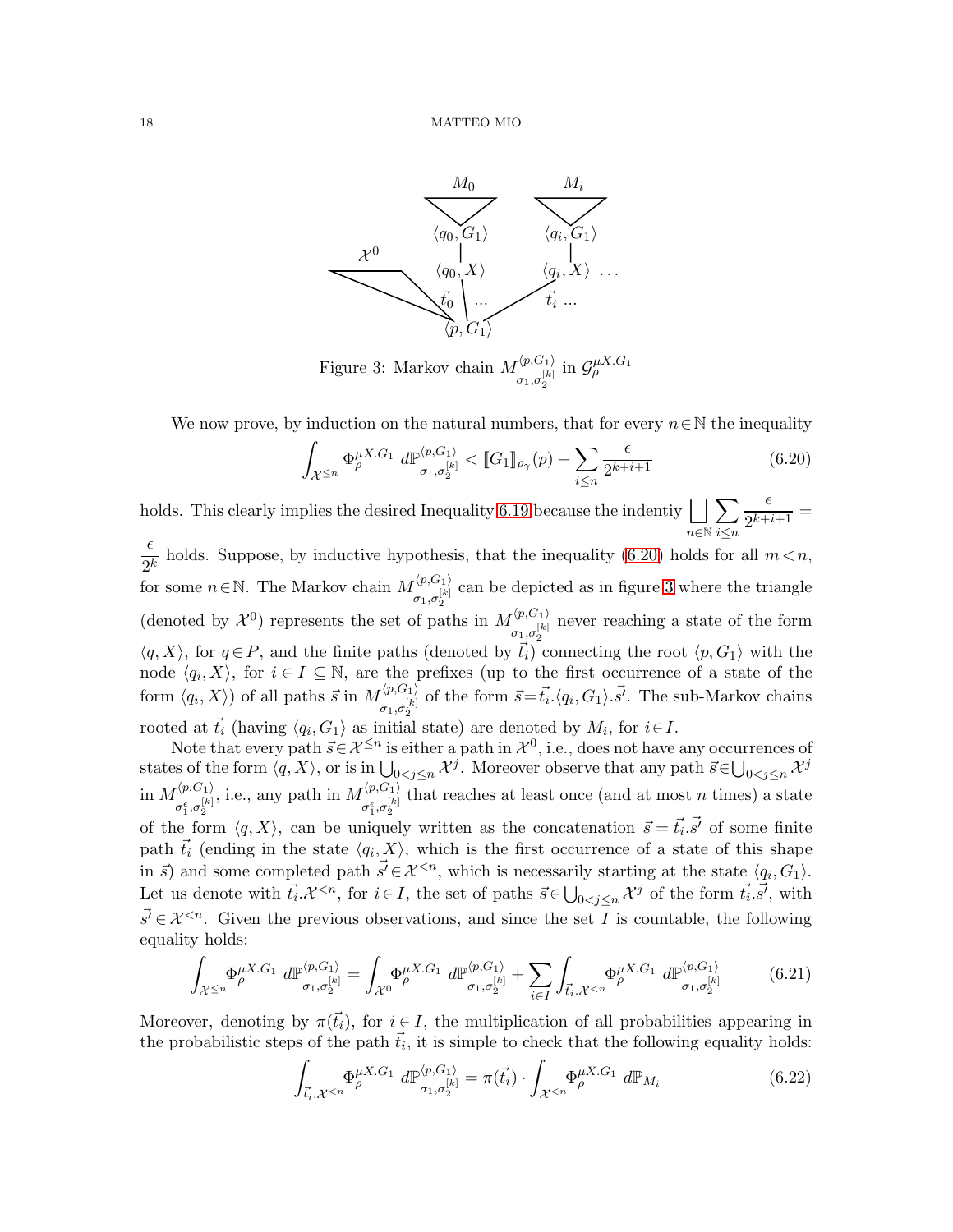<span id="page-18-0"></span>

where  $\mathbb{P}_{M_i}$  denotes the probability measure over completed paths induced by the sub-Markov chain  $M_i$ .

It follows from the definition of the strategy  $\sigma_2^{[k]}$ , that the sub-Markov chain  $M_i$ , for  $i \in I$ , 2 is generated by the strategy profile  $\langle \sigma_1^i, \sigma_2^{[k+1]} \rangle$  $\binom{[k+1]}{2}$ , where  $\sigma_1^i(\vec{s}) \stackrel{\text{def}}{=} \sigma_1(\vec{t}_i \cdot \vec{s})$ , for all completed paths  $\vec{s}$  having  $\langle q_i, G_1 \rangle$  as first state. Thus,  $M_i = M_{\sigma_1^i, \sigma_2^{[k+1]}}^{\sigma_i^i}$ . It then follows by inductive hypothesis on  $n$  (Inequality [6.20\)](#page-17-0), that the inequality

$$
\int_{\mathcal{X}^{
$$

holds. Hence, by equations [6.21-](#page-17-2)[6.22,](#page-17-3) the inequality

<span id="page-18-1"></span>
$$
\int_{\mathcal{X}^{\leq n}} \Phi_{\rho}^{\mu X. G_1} d\mathbb{P}_{\sigma_1, \sigma_2^{[k]}}^{\langle p, G_1 \rangle} \leq \int_{\mathcal{X}^0} \Phi_{\rho}^{\mu X. G_1} d\mathbb{P}_{\sigma_1, \sigma_2^{[k]}}^{\langle p, G_1 \rangle} + \left( \sum_{i \in I} \pi(\vec{t}_i) \cdot \left( [G_1]_{\rho_\gamma}(q_i) \right) \right) + \sum_{j < n} \frac{\epsilon}{2^{(k+1)+j+1}} \tag{6.24}
$$

holds.

Let us now consider the Markov chain (depicted in Figure [4\)](#page-18-0) in the game  $\mathcal{G}^{G_1}_{\rho_\gamma}$ , obtained from  $M_{\sigma_1,\sigma_2}^{(p,G_1)}$  by removing the sub-Markov chains  $M_i$ , for  $i \in I$ . It follows from definition of  $\sigma_2^{[k]}$ <sup>[k]</sup> that this is precisely the Markov chain induced by the strategy profile  $\langle \tau_1, \tau_2^{\frac{\epsilon}{2^{k+1}}}\rangle$ , where  $\tau_1$  is the strategy for Player 1 in the game  $\mathcal{G}^{G_1}_{\rho_\gamma}$  which behaves as the strategy  $\sigma_1$  in the game  $\mathcal{G}^{G_1}_{\rho_\gamma}$  until a terminal state of the form  $\langle q, X \rangle$  is reached. The following equations are easy to verify:

$$
E(M_{\tau_1, \tau_2}^{\langle p, G_1 \rangle} ) \stackrel{\text{def}}{=} \int_{\mathcal{P}} \Phi_{\rho_{\gamma}}^{G_1} d\mathbb{P}_{\rho_{\gamma}}^{\langle p, G_1 \rangle} =_{A} \int_{\mathcal{X}^0} \Phi_{\rho_{\gamma}}^{G_1} d\mathbb{P}_{\tau_1, \tau_2}^{\langle p, G_1 \rangle} + \sum_{i \in I} \pi(\vec{t}_i) \cdot \Phi_{\rho_{\gamma}}^{G_1}(\vec{t}_i) =_{B} \int_{\mathcal{X}^0} \Phi_{\rho_{\gamma}}^{G_1} d\mathbb{P}_{\tau_1, \tau_2}^{\langle p, G_1 \rangle} + \sum_{i \in I} \pi(\vec{t}_i) \cdot \rho_{\gamma}(X)(q_i) =_{C} \int_{\mathcal{X}^0} \Phi_{\rho}^{G_1} d\mathbb{P}_{\rho_{\gamma}}^{\langle p, G_1 \rangle} + \sum_{\tau_1, \tau_2^{k+1}} \pi(\vec{t}_i) \cdot \rho_{\gamma}(X)(q_i) =_{D} \int_{\mathcal{X}^0} \Phi_{\rho}^{\mu X. G_1} d\mathbb{P}_{\rho_{\gamma}}^{\langle p, G_1 \rangle} + \sum_{i \in I} \pi(\vec{t}_i) \cdot \rho_{\gamma}(X)(q_i) =_{D} \int_{\mathcal{X}^0} \Phi_{\rho}^{\mu X. G_1} d\mathbb{P}_{\tau_1, \tau_2^{k+1}}^{\langle p, G_1 \rangle} + \sum_{i \in I} \pi(\vec{t}_i) \cdot [G_1]_{\rho_{\gamma}}(q_i).
$$

Step A is justified by the fact that every path in the set  $\mathcal{X}^0$  defined earlier is also a path in the game  $\mathcal{G}_{\rho_\gamma}^{G_1}$ . Step B follows from the fact that, by definition,  $\Phi_{\rho_\gamma}^{G_1}(\vec{t}_i) = \rho_\gamma(X)(q_i)$ , for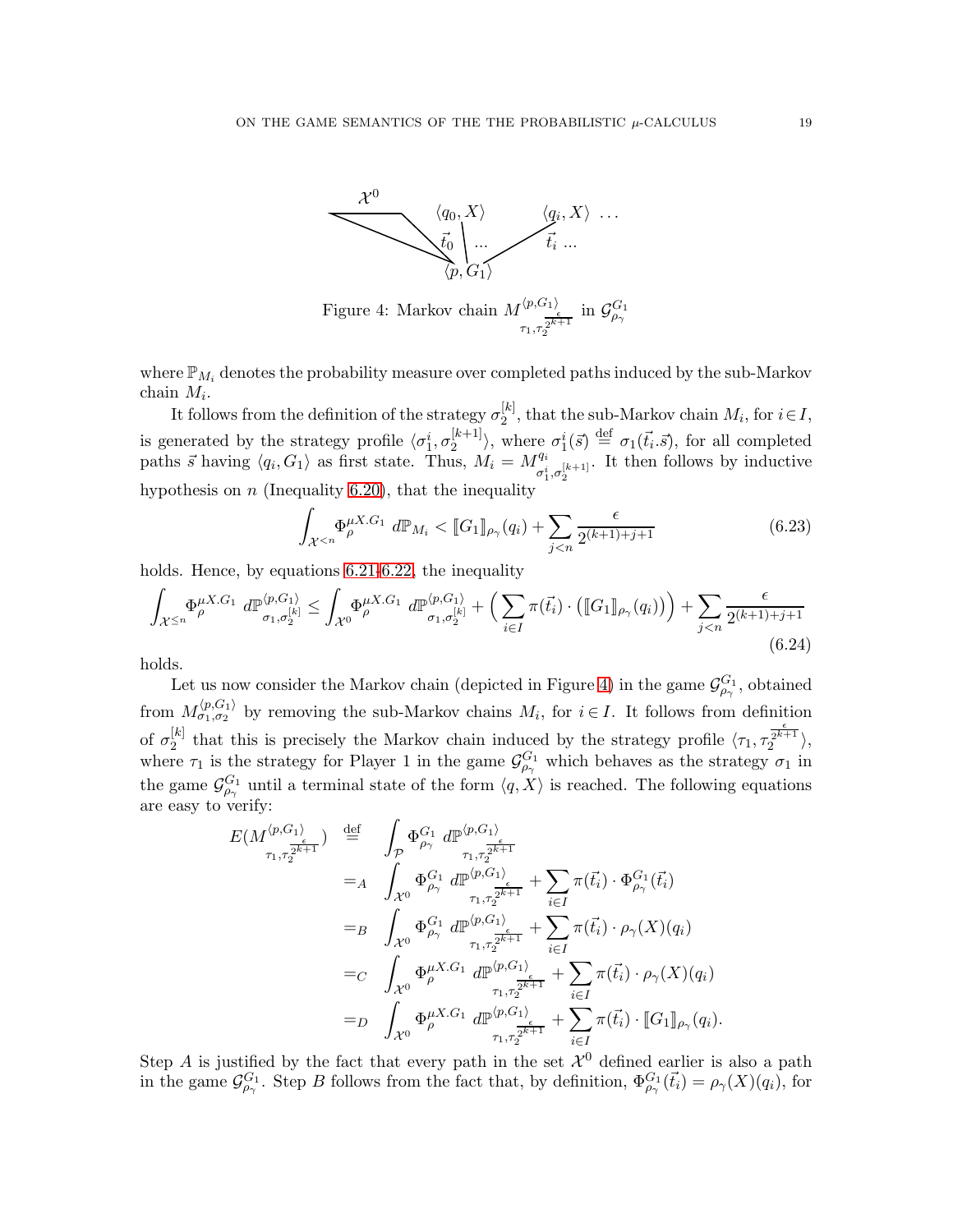every  $i \in I$  and  $q_i = last(\vec{t}_i)$ . Equation C follows from Equation [6.14.](#page-15-0) Lastly, Equation D follows from definition of  $\rho_{\gamma}(X)$ .

By definition, the strategy  $\tau_2^{\frac{\epsilon}{2^{k+1}}}$  is  $\frac{\epsilon}{2^{k+1}}$ -optimal (see Inequality [6.18\)](#page-16-1). Thus, it follows from Equation [6.24](#page-18-1) that the inequality

$$
\int_{\mathcal{X}^{\leq n}} \Phi_{\rho}^{\mu X. G_1} d\mathbb{P}_{\sigma_1, \sigma_2^{[k]}}^{\langle p, G_1 \rangle} \leq (\llbracket G_1 \rrbracket_{\rho_\gamma}(p) + \frac{\epsilon}{2^{k+1}}) + \sum_{j < n} \frac{\epsilon}{2^{(k+1)+j+1}} \tag{6.25}
$$

or equivalently,

Z X <sup>≤</sup><sup>n</sup> Φ µX.G<sup>1</sup> <sup>ρ</sup> dP hp,G1i σ1,σ [k] 2 ≤ JG1Kρ<sup>γ</sup> (p) +X j≤n ǫ 2 k+j+1

holds. We have then proved that Equation [6.20](#page-17-0) holds, as desired. Therefore, following backwards our previous analysis, Equation [6.19](#page-16-0) and, thus, Equation [6.12](#page-14-2) hold, and this concludes the proof.

Inductive case  $G = \nu X.G_1$ . Similar to the previous one.

# 7. Conclusions and future work

We proved that the denotational and game semantics of [\[15\]](#page-20-10) of the logic  $pL\mu$  coincide on all PLTS's. This result, which is yet another example of application of game theory to logic, strengthen the theory of the logic  $pL\mu$ , which is recently emerging as an interesting tool for expressing properties and reasoning about PLTS's.

Further recent research [\[16,](#page-20-19) [17\]](#page-20-20), explores the extension of the logic obtained by adding two new conjunction/disjunction operators called *product* ( $\cdot$ ) and *coproduct* ( $\odot$ ). The product operator, whose denotational semantics is defined as  $\llbracket F \cdot G \rrbracket(p) = \llbracket F \rrbracket(p) \cdot \llbracket G \rrbracket(p)$ , and the coproduct operator (the De Morgan dual of the product respect to the involution  $\neg x = 1-x$ ) increases the expressive power of the logic. For instance it is possible to encode the qual*itative* modality  $\mathbb{P}_{>0}F$  whose semantics can be defined as  $\mathbb{P}_{>0}F\mathbb{I}(p) = 1$  if  $\mathbb{F}(F\mathbb{I}(p) > 0;$  $\mathbb{P}_{\geq 0}F(x) = 0$  otherwise. This allows the expression of interesting properties, as well as the encoding of important temporal probabilistic logics such as (qualitative) PCTL.

### Acknowledgement

The author would like to thank his PhD supervisor Alex Simpson and two anonymous referees for helpful suggestions. This research was supported by a full PhD scholarship provided by LFCS-School of Informatics at the University of Edinburgh, and by the EPSRC research grant "Linear Observations and Computational Effects".

### **REFERENCES**

- <span id="page-19-1"></span>[1] F. Bartels. GSOS for probabilistic transition systems. In *Electronic Notes in Theoretical Computer Science, Volume 65, Issue 1*, 2002.
- <span id="page-19-0"></span>[2] M. Dam. CTL<sup>∗</sup> and ECTL<sup>∗</sup> as fragments of the modal µ-calculus. In *Theoretical Computer Science, Volume 126, Issue 1*, pages 77,96. Elsevier Science B.V., 1994.
- <span id="page-19-2"></span>[3] L. de Alfaro and R. Majumdar. Quantitative solution of omega-regular games. *Journal of Computer and System Sciences, Volume 68 , Issue 2*, pages 374 – 397, 2004.